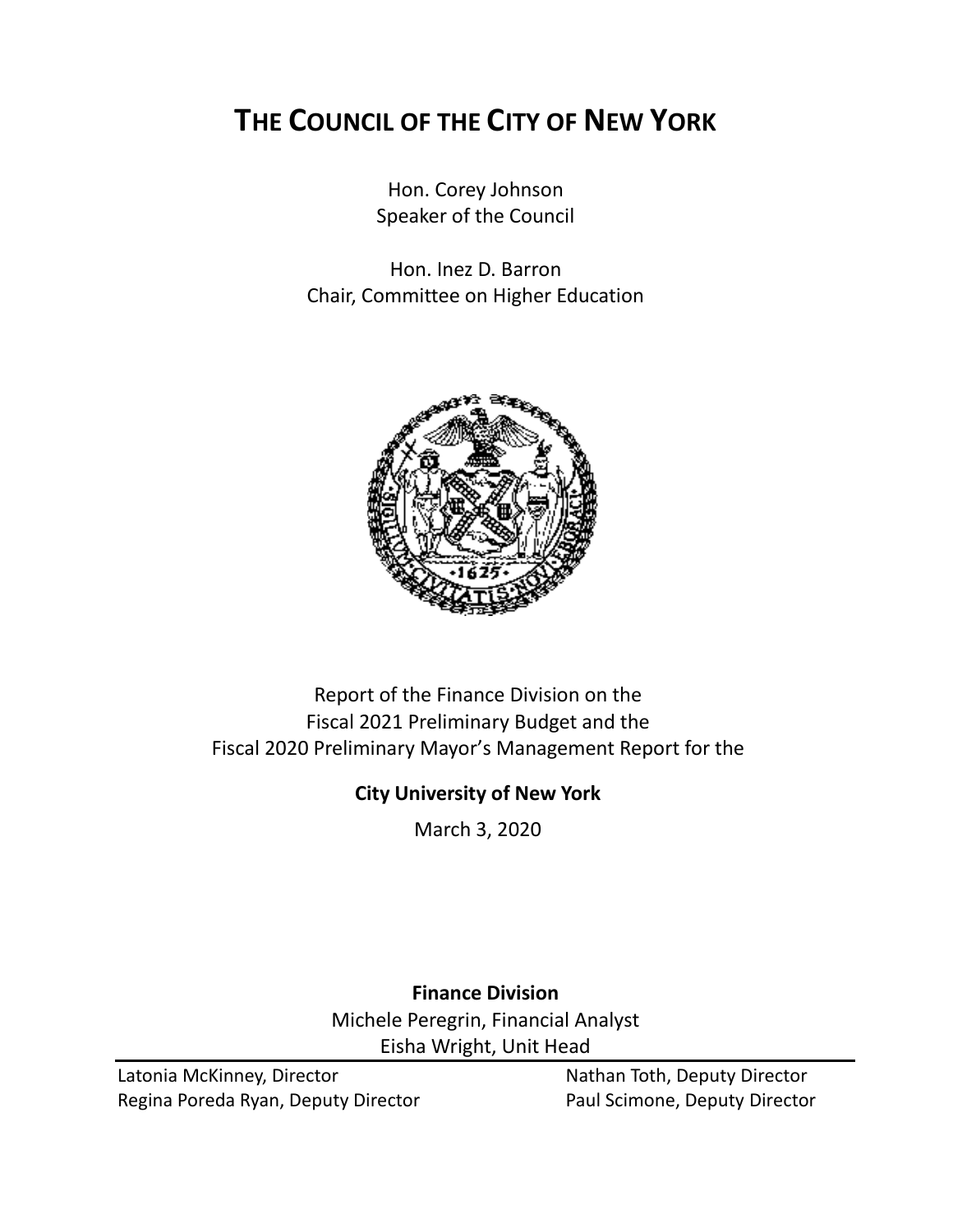# **Table of Contents**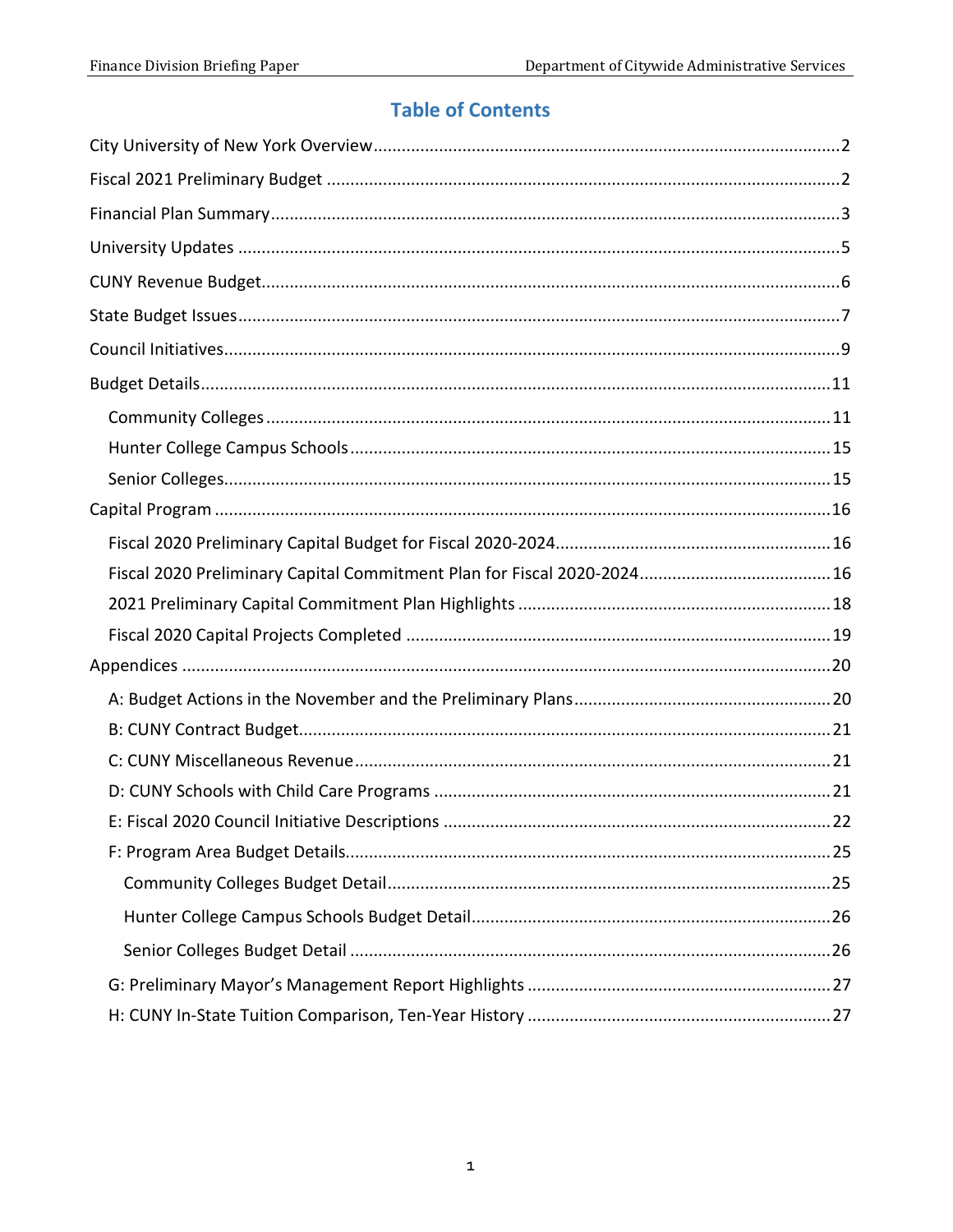# <span id="page-2-0"></span>**City University of New York Overview**

#### **CUNY COMMUNITY COLLEGE STUDENT DEMOGRAPHICS**

- $\boxtimes$  First-generation college students: 51.8%
- $\boxtimes$  NYC high school graduates: 81%
- $\boxtimes$  Students of color: 85%
- Foreign-born students: 35%
- $\boxtimes$  Out-of-State/ Foreign students: 4%
- Students working 20+ hrs./week: 26%
- $\boxtimes$  Gender ratio: 57:43 women to men
- $\boxtimes$  Average student age: 24
- $\boxtimes$  Students with TAP Grants: 34.8%
- $\boxtimes$  Students with Pell Grants: 61.4%
- Excelsior Scholarships: 347
- $\boxtimes$  Household income < \$30,000: 50%

Source: City University of New York, preliminary fall 2018 and 2019

City University of New York (CUNY or University) provides higher education to more than 275,000 degree and non-degree seeking students and about 270,000 adult and continuing education students. CUNY consists of 25 institutions: eleven senior colleges, seven community colleges, with an additional seven honors, graduate and professional colleges. These graduate, honors and professional schools offer more than 40 doctoral programs. CUNY enrolls students in over 1,800 academic programs, as well as adult and continuing education programs. Courses are taught by approximately 7,200 full-time faculty and 12,000 part-time faculty. In the academic year 2018-2019, CUNY granted an estimated 9,100 graduate and professional degrees, 25,400 baccalaureate degrees, 18,200 associate degrees, 330 certificates and 910 advanced certificates.



This report offers an overview of CUNY's Fiscal 2021 Preliminary Budget, the Fiscal 2020 Preliminary Mayor's Management Report (PMMR), and the Capital Commitment Plan.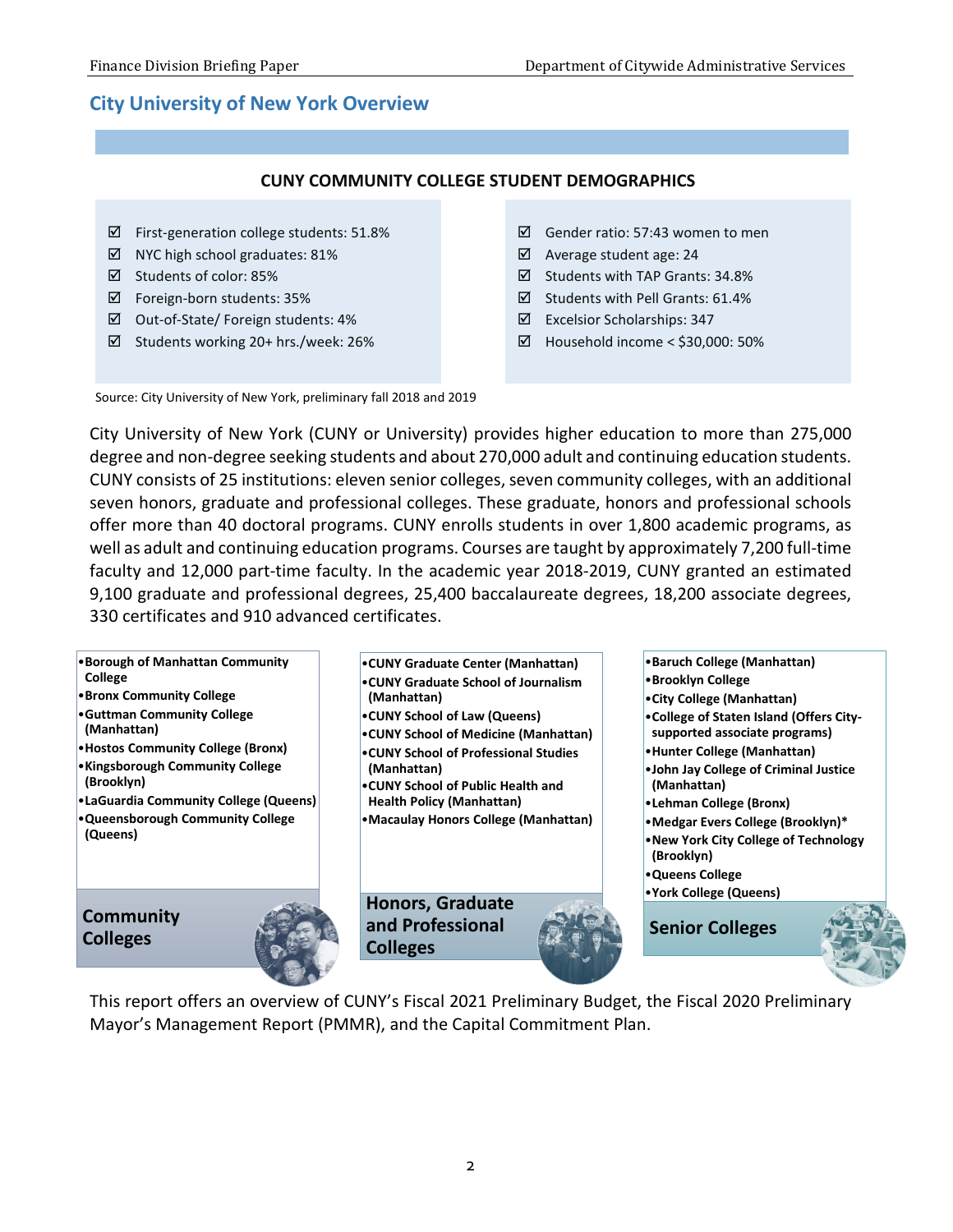# <span id="page-3-0"></span>**Fiscal 2021 Preliminary Budget**

CUNY's Fiscal 2021 Preliminary Budget totals \$1.2 billion, including \$880.9 million for personal services (PS) to support 6,387 full-time staff at its community colleges and Hunter Campus Schools and \$342.3 million for other than personal services (OTPS). This represents 1.3 percent of the City's total Fiscal 2021 Preliminary Budget of \$93.5 billion. The chart below provides actual spending in Fiscal 2018 and Fiscal 2019, followed by the adopted budget for Fiscal 2020 and planned spending for Fiscal 2021.



The Fiscal 2021 Preliminary Budget reflects a net increase of approximately \$18 million compared to the Fiscal 2020 Adopted Budget of \$1.2 billion. While the PS budget grows by \$56 million, or seven percent, the OTPS budget drops by \$38 million, or ten percent. CUNY's PS budget accounts for 72 percent of the CUNY's total budget, and the OTPS budget accounts for 28 percent. For CUNY, two year spending has averaged approximately \$1.2 million which is consistent with its current projected budget.

#### **Fiscal 2021 Preliminary Budget Highlights**

The Preliminary Financial Plan for Fiscal 2020-2024 (The Plan or the Preliminary Plan) includes a limited number of budget adjustments and no new needs in CUNY's Fiscal 2020 and Fiscal 2021 budgets. The majority of the budget actions impact the current year only and include typical intra-city funding adjustments and several special initiatives. The November 2019 Plan introduced mostly technical adjustments and one new need was included for Fiscal 2020, only. See the following highlights.

- **Dominican Studies Institute.** The November 2019 Plan included \$100,000 for the Dominican Studies Institute (DSI) for Fiscal 2020 only, totaling the Institute's current year funding to \$1.1 million. This funding was included to continue to support DSI's mission and goals of producing and publicizing of research and academic achievement about the Dominican people, particularly those who live in the United States.
- **Collective Bargaining.** The Preliminary Plan included \$36 million in Fiscal 2020, growing to \$85 million in the outyears, for wage increases for community college full-time faculty and adjunct teachers. CUNY reached an agreement with the Professional Staff Congress (PSC) effective the start of the spring 2020 semester with terms set from December, 2017 through February, 2023,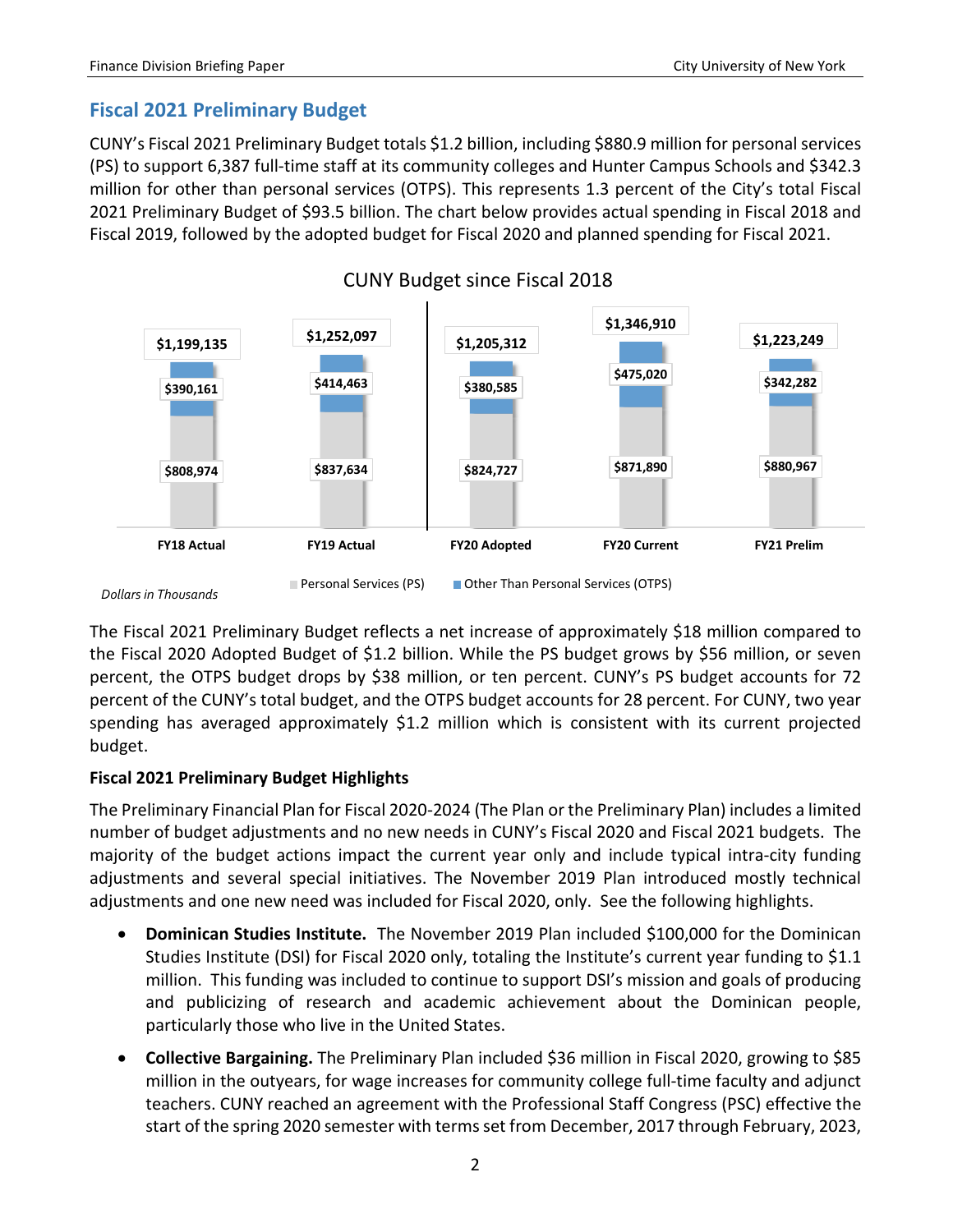growing to the full impact in five years. Included in the agreement are wage increases of two percent from October 1, 2018 and two percent from October 31, 2019, are compounded for each year thereafter. This agreement is fully funded for the community colleges. Negotiations are ongoing on the State level which will impact the senior colleges.

#### **PMMR Highlights**

The Administration releases the PMMR to pronounce the status of each of the City agencies, and highlight the success within their program areas while measuring whether the services are effective and hitting their targeted outcomes. CUNY's report does not reflect or compare any actuals for Fiscal 2020 against Fiscal 2019's first four-month actuals. Notable performance metrics related to CUNY in the Fiscal 2020 PMMR include the following.

- The number of full-time community college students participating in Accelerated Study in Associate Programs (ASAP) has increased by approximately 21,000 students from Fiscal 2015 to 25,507 in Fiscal 2019. The University met its goal of including 12,950 new students in Fiscal 2019. In Fiscal 2019 ASAP enrollment grew for the fifth year; a 16 percent increase since Fiscal 2018.
- Instructional full-time equivalents (FTEs) taught by full-time faculty at community college in Fiscal 2019 reflected a 51.8 percent, with a 32:1 student-faculty ratio.
- The total percentage of CUNY community college students receiving federal or State tuition assistance has decreased slightly since Fiscal 2016. The percentage of Federal Pell Grant recipients also declined slightly by two percent, from 63.4 to 61.4 percent. Similarly, the percentage of New York State Tuition Assistance Program (TAP) grant recipients has decrease by 1.8 percent, from 36.4 to 34.8 percent.
- The overall six-year graduation rate across community colleges was 35.5 percent, up from Fiscal 2018's rate of 31.2 percent, an improvement of 4.3 percent. In Fiscal 2019, the overall six-year graduation rate across senior colleges was 58.9 percent, rising by over two percent from the Fiscal 2018 actual rate of 56.6 percent.
- Notably, the number of first-time freshmen enrolling into CUNY community colleges from NYC public high schools has been declining steadily since Fiscal 2015 from 13,790 enrollees to Fiscal 2019's 12,916, a difference of 874 or 6 percent. This decline is experienced throughout the entire community college system with overall enrollment dropping from 99,958 students in Fiscal 2015 to 95,073 students in Fiscal 2019. A difference of 4,885 students or a 5 percent decline in overall enrollment.

#### <span id="page-4-0"></span>**Financial Plan Summary**

The table below delineates CUNY's actual budgetsfor Fiscal 2018 and 2019 and the Fiscal 2020 Adopted Budget, Fiscal 2020 current budget and the Fiscal 2021 Preliminary Budget. Included are the Fiscal 2020 Adopted Budget's difference compared to the Fiscal 2021 Preliminary Budget and the funding sources.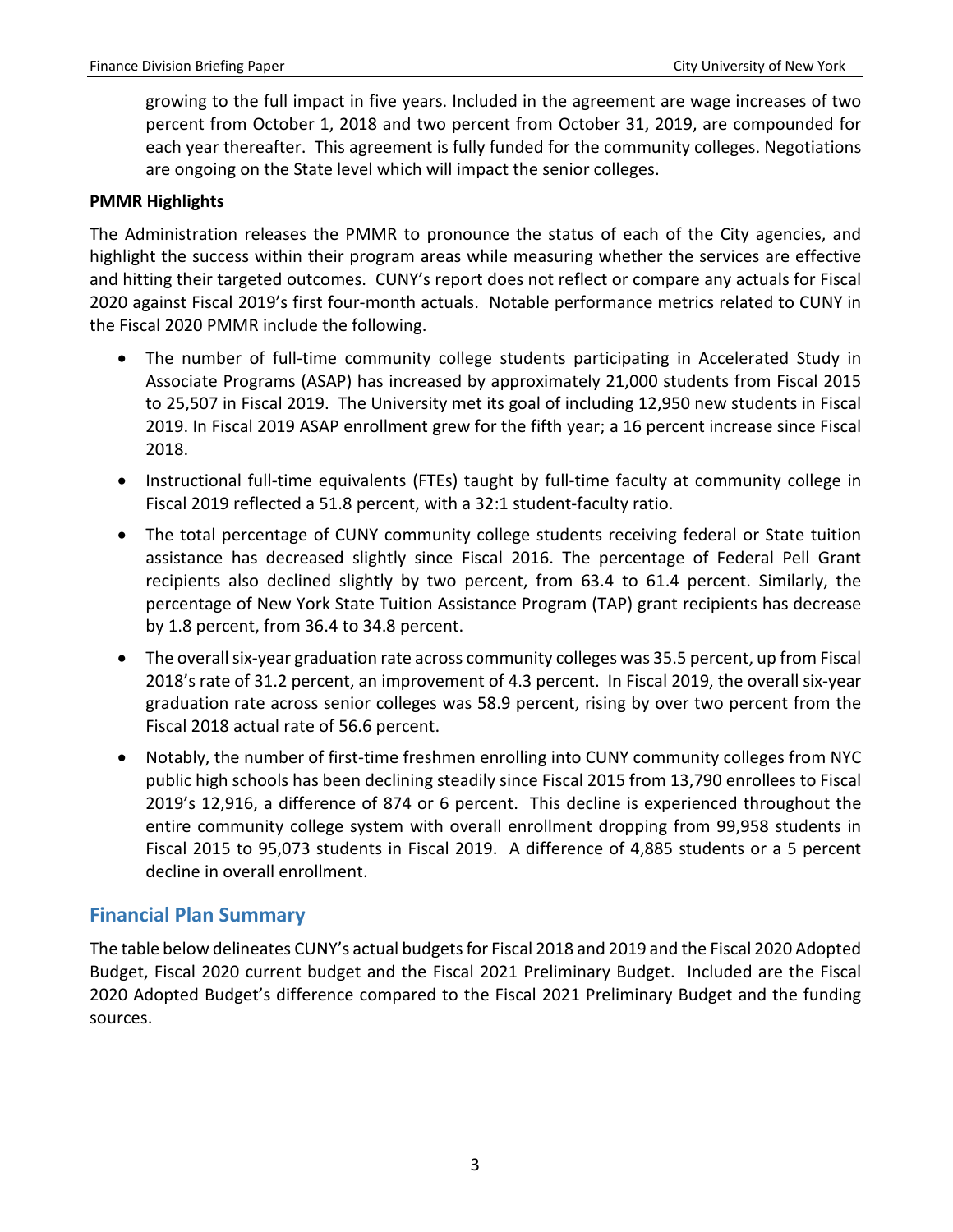| <b>CUNY Financial Summary</b>       |             |             |             |                         |             |             |
|-------------------------------------|-------------|-------------|-------------|-------------------------|-------------|-------------|
| <b>Dollars in Thousands</b>         |             |             |             |                         |             |             |
|                                     | 2018        | 2019        | 2020        | <b>Preliminary Plan</b> |             | *Difference |
|                                     | Actual      | Actual      | Adopted     | 2020                    | 2021        | 2020-2021   |
| Spending                            |             |             |             |                         |             |             |
| <b>Personal Services</b>            | \$808,974   | \$837,634   | \$824,727   | \$871,890               | \$880,967   | \$56,240    |
| <b>Other Than Personal Services</b> | 390,161     | 414,463     | 380,585     | 475,020                 | 342,282     | (38,303)    |
| <b>TOTAL</b>                        | \$1,199,135 | \$1,252,097 | \$1,205,312 | \$1,346,910             | \$1,223,249 | \$17,938    |
| <b>Budget by Program Area</b>       |             |             |             |                         |             |             |
| <b>Community Colleges</b>           | \$1,178,612 | \$1,230,277 | \$1,152,135 | \$1,292,726             | \$1,168,748 | \$16,613    |
| <b>Hunter Campus Schools</b>        | 20,523      | 21,820      | 18,177      | 19,184                  | 19,501      | 1,325       |
| <b>Senior Colleges</b>              | 0           | 0           | 35,000      | 35,000                  | 35,000      | 0           |
| <b>TOTAL</b>                        | \$1,199,135 | \$1,252,097 | \$1,205,312 | \$1,346,910             | \$1,223,249 | \$17,938    |
| <b>Funding</b>                      |             |             |             |                         |             |             |
| City Funds                          |             |             | \$887,900   | \$921,801               | \$908,045   | \$20,146    |
| <b>Other Categorical</b>            |             |             | 14,806      | 14,806                  | 14,077      | (729)       |
| State                               |             |             | 288,060     | 288,060                 | 288,060     |             |
| Federal - Community Development     |             |             | O           | 155                     | O           |             |
| Intra City                          |             |             | 14,546      | 122,088                 | 13,067      | (1, 479)    |
| <b>TOTAL</b>                        | \$1,199,135 | \$1,252,097 | \$1,205,312 | \$1,346,910             | \$1,223,249 | \$17,938    |
| <b>Budgeted Headcount</b>           |             |             |             |                         |             |             |
| Full-Time Positions - Non-Ped.      | 1,880       | 1,834       | 1,946       | 1,946                   | 1,946       | 0           |
| Full-Time Positions - Pedagogical   | 4,549       | 4,599       | 4,441       | 4,441                   | 4,441       | 0           |
| <b>TOTAL</b>                        | 6,429       | 6,433       | 6,387       | 6,387                   | 6,387       | 0           |

*\*The difference of Fiscal 2020 Adopted Budget compared to Fiscal 2021 Preliminary Budget.*

In June, the projected Fiscal 2021 budget of \$1.2 billion was \$25 million less than the Fiscal 2020 Adopted Budget of \$1.2 billion, just as the Fiscal 2021 Preliminary Budget is less than the current budget. This indicates that the projection for Fiscal 2021 is too low.

Since the adoption of the Fiscal 2020 Budget, updates to the City's Financial Plan have presented minimal changes to CUNY's budget for Fiscal 2020 and Fiscal 2021. For Fiscal 2020, the budget shows growth of \$141.6 million. This includes \$100,000 in one new need and \$141.5 million in other adjustments, reconciling the University to its present Fiscal 2020 budget of \$1.3 billion. Of the total, \$108 million is intra-city transfers to support existing programs established by memorandums of understanding (MOU) between City agencies, where services are rendered by CUNY.

Of note, the Department of Youth and Community Development (DYCD) was allocated \$40 million for the Census 2020 outreach campaign. Of which, CUNY received \$19 million to support Census 2020 efforts through administering the Complete Count Fund. Of which, \$16 million is allocated for 157 citywide community-based organizations and the remaining \$3 million is allocated directly to CUNY for administrative expenses. Since adoption of the Fiscal 2020 Budget, adjustments made for Fiscal 2021 include \$43.5 million for collective bargaining increases agreement, impacting salary increases for all full-time instructors and adjuncts teaching at the community colleges, totaling \$48.2 million for Fiscal 2021, offset by savings and efficiencies of \$3.5 million and a reduction in projections of information technology modernization CUNY wide. For a full list of CUNY's budget actions since the Fiscal 2020 Adopted Budget, see Appendix A.

The Fiscal 2021 Preliminary Budget does not include Council Initiatives, which totaled \$31 million in Fiscal 2020, one federal Community Development Block Grant (CDBG), or the majority of CUNY's intra-City transfers, which are typically recognized in CUNY's budget mid-year. If these funding sources were to remain at the same level in Fiscal 2021 as in Fiscal 2020, CUNY's budget for next year would total approximately \$1.39 billion.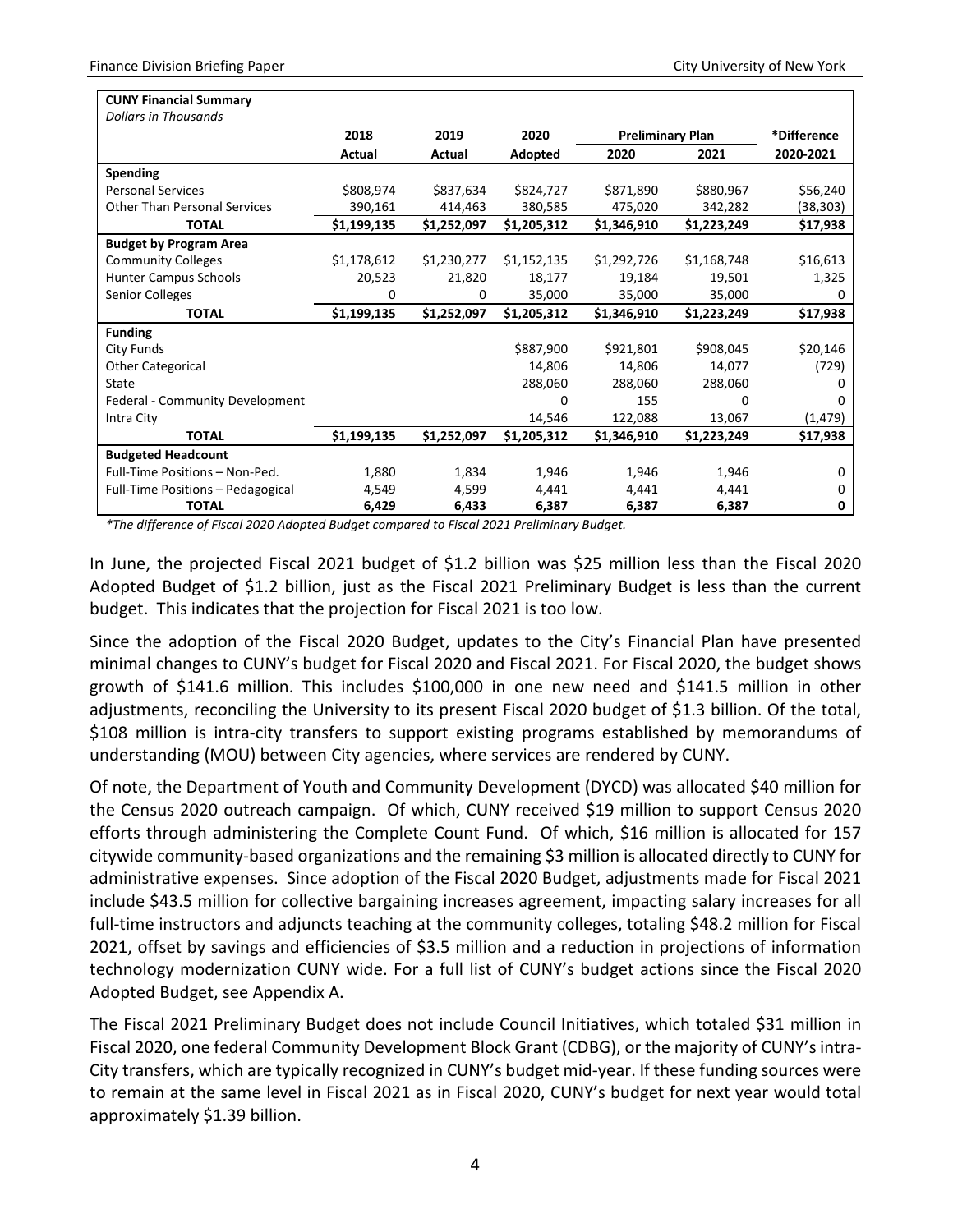# <span id="page-6-0"></span>**University Updates**

On May 1, 2019, Félix V. Matos Rodríguez took office as the eighth CUNY Chancellor. Dr. Matos Rodríguez became the first educator of color, and the first Latino, selected as CUNY's Chancellor. Previously, Dr. Matos Rodríguez had been the president of CUNY's Queens College since 2014.

On December 18, 2019, the Committee on Higher Education held an oversight hearing jointly with the Committee on Women and Gender Equity regarding "CUNY Child Care Center", to examine the delays related to specific renovation at the City College's Child Care Center.

CUNY has sixteen child care center sites. Two of the seven community colleges, Guttman and Queensborough, do not have child care centers. Until 2015, all of CUNY's senior colleges provided child care services to student parents; however, as noted below, City College's center remains closed due to construction since May 24, 2015.<sup>1</sup> The school announced this closure on May 24, 2015, for renovations that were projected to be temporary and completed in one year.<sup>2</sup> Throughout the hearing the Committees learned of the myriad of contractual, operational, and construction interruptions impacting the progress of this site's renovations. Markedly, the Committees also learned that student fees, at a cost of \$2 per student, have been collected throughout the duration and added to a bank account held by CUNY, to be allocated to the center upon opening. This begs the question, how does CUNY administer and define the purpose of student fees and should those fees have been collected during this child care's site closure?

A high priority for the Committee on Higher Education has been faculty diversity, and as reflected in the charts below, taking a side by side comparison of the demographics of the full-time instructional staff and current students in all the community colleges reflects the inequity found within the two groups. Using the same federal protected groupings for race categories demonstrations that white full-time faculty remain the at-large representation at 54 percent, where the student body only reflects 15 percent of white students. In Fiscal 2019, and discussed in the Fiscal 2020 Preliminary Budget hearing report, this disproportion of the faculty's representation, by comparison with its student body composition, remains an issue for review by the Committee.



<span id="page-6-1"></span>*\*most recent data available*

 $\overline{a}$ <sup>1</sup> NYC Council*, March 3, 2016 Budget Hearings: Testimony of Jose Fernandez Nunez. Available at* 

http://legistar.council.nyc.gov/LegislationDetail.aspx?ID=2178830&GUID=02FAEEAE-9D3B-4F02-BB76-B6730461B485&Options=&Search=; *see also* testimony of Marina Massoro and Eridiana Diaz.

<span id="page-6-2"></span><sup>2</sup> *Supra* note 36.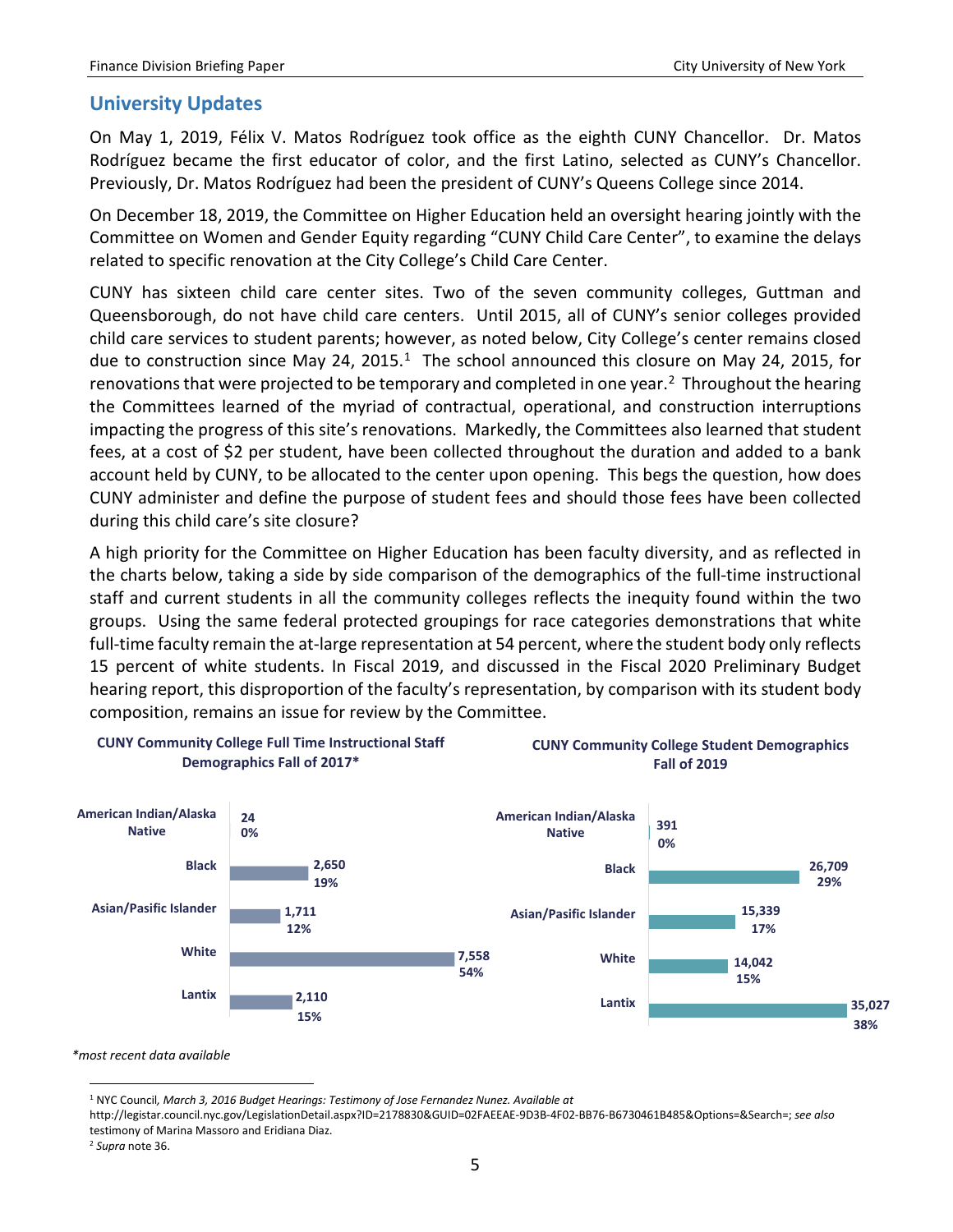#### <span id="page-7-0"></span>**CUNY Revenue Budget**

The Fiscal 2021 Preliminary Budget includes \$729 million in revenue from four sources, as shown to the left. Only community college revenue is shown in CUNY's city budget. The University's main source of revenue is charges for services, such as student tuition and fees, which totals \$415.1 million, and accounts for 57 percent of all revenue. For the 2019-2020 academic year, full-time students enrolled at the CUNY community colleges pay \$4,800 per year in tuition and those enrolled in senior colleges pay \$6,930 in tuition. In addition, all full-time students pay a \$250 technology fee and activity fees that average \$240 annually. Imminent for the 2020-2021 academic year is a tuition increase of \$200 per year for Community College students, with an additional \$120 in health and



wellness fees. There has not been a tuition increase at the Community Colleges since the 2014-2015 academic year.

CUNY's next largest revenue source is State aid and grants, which represent another 40 percent, or \$288.1 million of its budget.

### **Headcount**

The chart below details the Fiscal 2021 Preliminary budgeted headcount of 6,387 full-time positions.

<span id="page-7-1"></span>

The growth in the PS budget is connected to the collective bargaining agreement and the increase impacting salaries in the spring 2020 semester. Seventy percent of CUNY's budgeted full-time staff, or 4,441 staff members, are pedagogical faculty. The Fiscal 2021 Preliminary Budget also supports 1,946 non-pedagogical full-time employees, remaining steady from the current Fiscal 2020 Budget.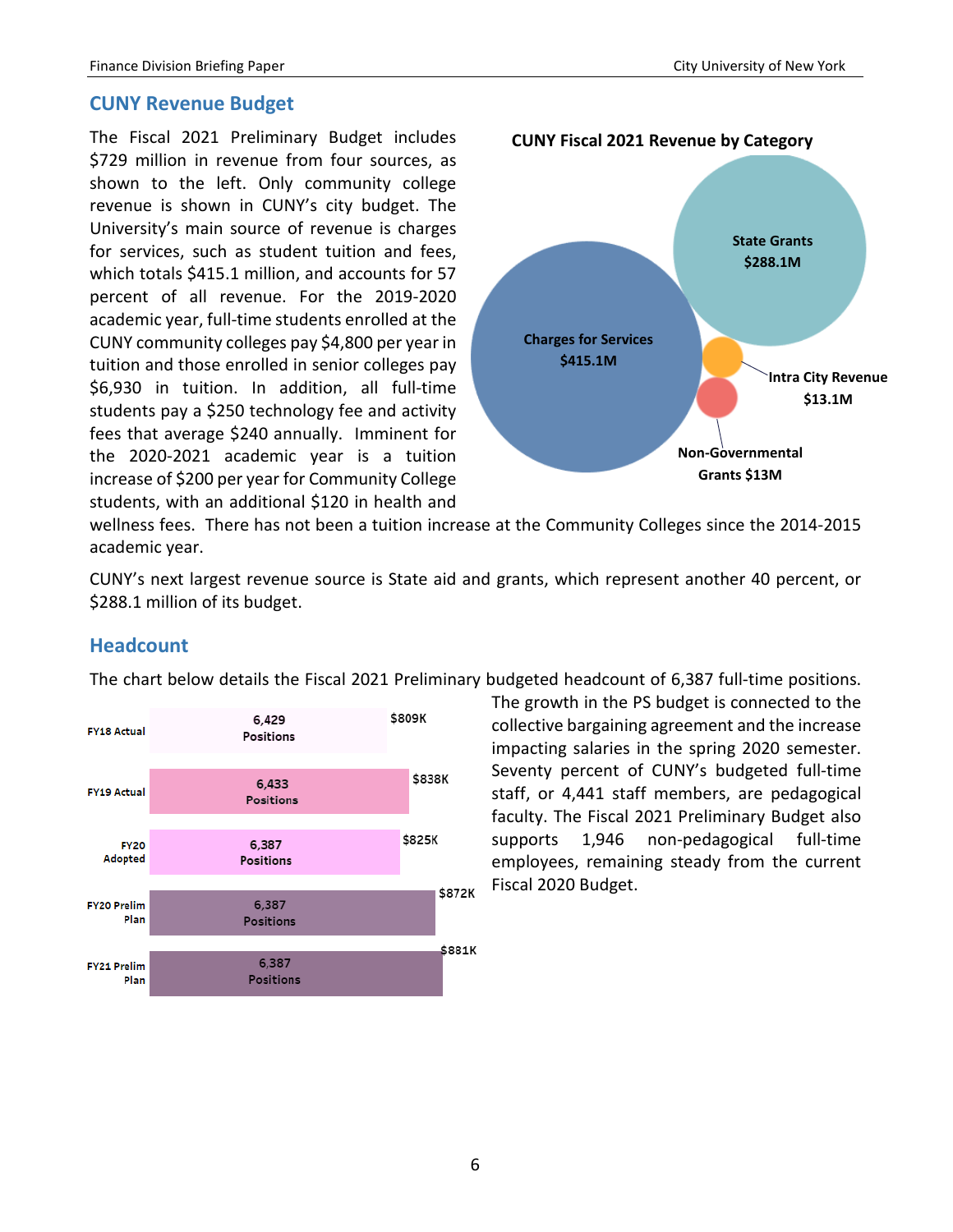# **State Budget Issues**

The 2020-2021 New York State Executive Budget includes additional proposals with potential implications for CUNY and its students, as outlined below.

- **Tuition Assistance Program (TAP).** TAP assists eligible New York residents pay for college. TAP awards can vary by student and the highest annual TAP award is \$5,165. CUNY is faced with the TAP GAP issue relating to its senior colleges.
- **TAP Gap.** The TAP Gap is the variance between a student's TAP grant and her/his tuition rates. CUNY is required to cover the difference between the cost of tuition and a student's TAP award, when TAP awards do not keep pace with tuition increases, CUNY must self-fund the deficit. The combined TAP Gap at the CUNY senior colleges is estimated to be \$79 million in Fiscal 2020 growing to \$88 million next year. CUNY has requested \$8 million a year for the next four years from the State to aid in the difference between the maximum TAP award and the tuition rate. In Fiscal 2020, CUNY issued \$79 million in TAP tuition credits and in Fiscal 2021, that amount will increase to \$88 million. The Predictable Tuition Policy was first enacted by the State in 2011, and was renewed in 2017, which allows the University to implement modest and expected annual tuition increases. However, without the State coming in and filling the gap between the costs CUNY needs to cover in the gap, funds will be lost and students will receive fewer services.
- **New York State Excelsior Scholarship Program.** Currently in its third year, the Excelsior Scholarship is available to certain students whose household incomes meet or fall below \$125,000. The 2020-2021 Executive Budget includes \$146 million to expand eligibility to students with annual household incomes at or below \$150,000 over the next two years. The tiered proposed rollout would increase the threshold to \$135,000 per household the first year, then \$150,000 in calendar year 2022.

The Excelsior Scholarship regulations are too constricting for most CUNY students and only permit a limited number of students to qualify for the scholarship. Since the scholarship is a last-in scholarship, low income students who qualify for other types of financial aid do not qualify for the Excelsior Scholarship. A total of 61.4 percent of all CUNY community college students receive federal Pell grants, and 35 percent receive additional assistance from the State under TAP, but only 347 of CUNY's 55,602 full-time community college students have received Excelsior awards this year. In the 2019-2020 school year, the State expanded access to the Excelsior Scholarship to undocumented immigrant students through the passage of the Jose Peralta New York State DREAM Act. This bill enables these undocumented students to apply for TAP and the Excelsior Scholarship, previously unavailable to them. For further details of the scholarship, please see the Fiscal 2020 Preliminary hearing report; [https://council.nyc.gov/budget/wp-content/uploads/sites/54/2019/03/042-CUNY1.pdf.](https://council.nyc.gov/budget/wp-content/uploads/sites/54/2019/03/042-CUNY1.pdf)

• **Tuition Increases at Senior Colleges.** The State's Fiscal 2019-2020 Budget continued the provision to allow the State University of New York (SUNY)and CUNY senior colleges to increase tuition for in-state, full-time students by up to \$200. For the 2019-2020 academic year, this would translate to a tuition rate of \$6,930, a three percent increase over the 2018-2019 rate of \$6,730. See the table on the proceeding page which displays the trajectory of tuition increases at both the community and senior colleges over the past ten academic years, while the table below outlines the year-over-year percent increase. From 2011 through 2016, all CUNY and SUNY schools implemented \$300 annual tuition increases under CUNY 2020 and SUNY 2020,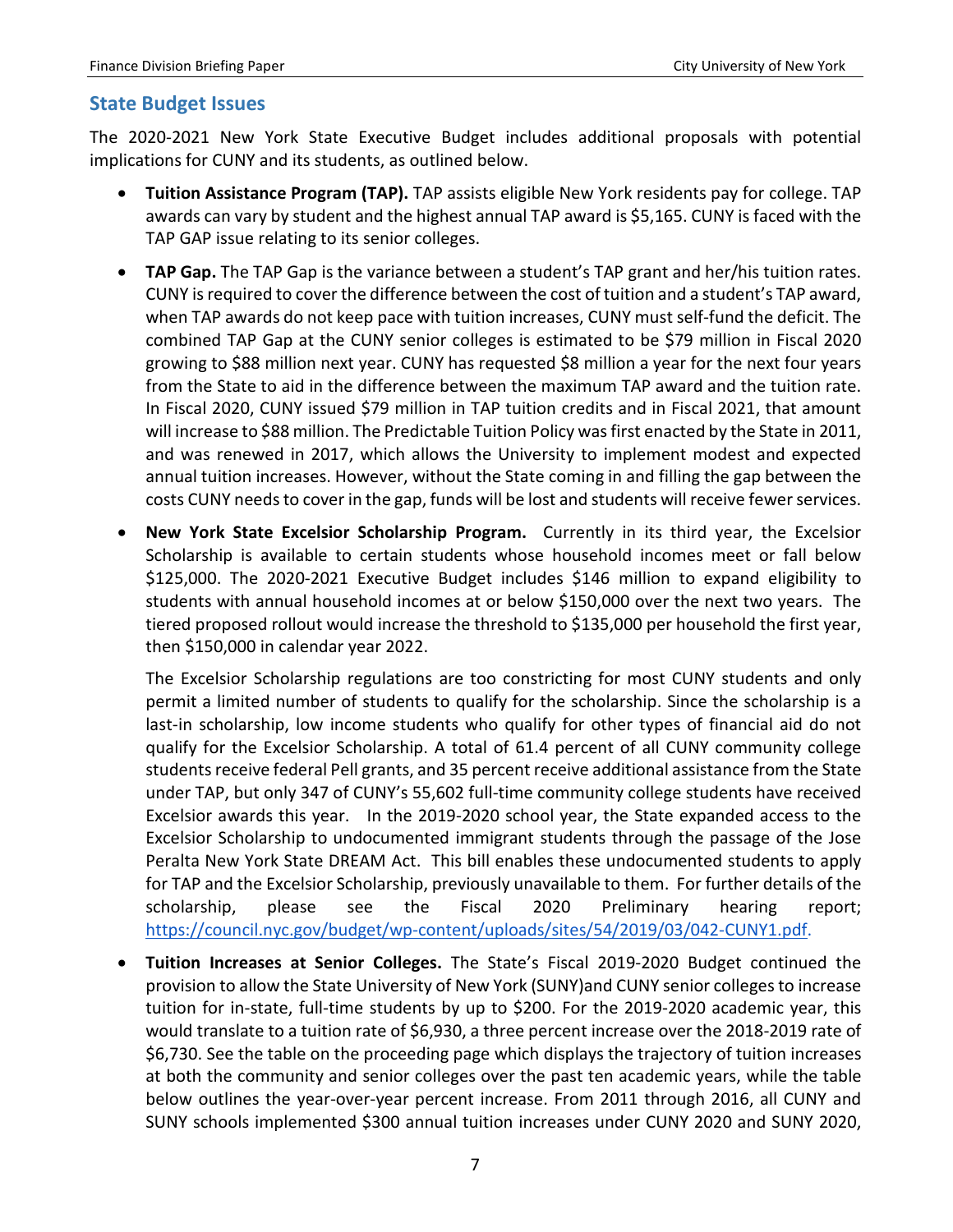the State's predictable tuition increase plan. Over the past decade, tuition at the community colleges has increased by 52 percent, while tuition at the senior colleges increased by 46 percent.

| In-State Tuition Rates, CUNY Full-Time Undergraduate Programs, 2010-2020 |         |          |         |         |         |         |         |          |         |         |
|--------------------------------------------------------------------------|---------|----------|---------|---------|---------|---------|---------|----------|---------|---------|
|                                                                          | 2010-   | $2011 -$ | 2012-   | 2013-   | 2014-   | 2015-   | 2016-   | $2017 -$ | 2018-   | 2019-   |
|                                                                          | 2011    | 2012     | 2013    | 2014    | 2015    | 2016    | 2017    | 2018     | 2019    | 2020    |
| <b>Community College Tuition</b>                                         | \$3,300 | \$3,600  | \$3,900 | \$4,200 | \$4,500 | \$4,800 | \$4,800 | \$4.800  | \$4,800 | \$4,800 |
| Dollar Increase                                                          | \$150   | \$300    | \$300   | \$300   | \$300   | \$300   | \$0     | \$0      | \$0     | \$0     |
| <b>Percent Increase</b>                                                  | 4.80%   | 9.10%    | 8.30%   | 7.70%   | 7.10%   | 6.70%   | 0%      | 0%       | 0%      | 0%      |
| <b>Senior College Tuition</b>                                            | \$4,830 | \$5.130  | \$5,430 | \$5,730 | \$6,030 | \$6,330 | \$6,330 | \$6.530  | \$6.730 | \$6,930 |
| Dollar Increase                                                          | \$230   | \$300    | \$300   | \$300   | \$300   | \$300   | \$0     | \$200    | \$200   | \$200   |
| <b>Percent Increase</b>                                                  | 5.00%   | 6.20%    | 5.80%   | 5.50%   | 5.20%   | 5.00%   | 0%      | 3.20%    | 3.10%   | 3%      |

The Fiscal 2021 Preliminary Budget anticipates the Base Aid, received from the State, to change only due to reductions in enrollment.

The following areas comprise the University's projected State revenue for Fiscal 2021.

- **Community College Base Aid.** The Fiscal 2021 Preliminary Budget holds base aid steady at \$231 million. The Financial Plan assumes that the base aid will remain stable at a rate of \$2,847 per student. The State is responsible for providing a predetermined level of aid to each community college based upon the probable number of students to enroll in the approaching fiscal year. The University requested a \$250 increase per full-time enrollment (FTE) funding for the community colleges to help stabilize operations and allow funds to strengthen student achievement. The actual rate will be determined in the Fiscal 2021 State Budget. The Governor's Executive Budget did not propose an increase.
- **Community College Rent Support.** The Fiscal 2021 Preliminary Budget includes State support of \$8.9 million for rental costs. Community colleges with on-campus space limitations sometimes lease private space. While Guttman Community College in Manhattan currently operates with only rented space, other schools with leases include BMCC, Hostos and LaGuardia Community Colleges.
- **Community College Childcare.** The Fiscal 2021 Preliminary Budget includes \$4.3 million for the provision of childcare on community college campuses. Childcare services are available to students on 17 of CUNY's 24 campuses, including six of the community colleges. See Appendix D for a list of CUNY Schools with Child Care.
- **School to Career Program.** The Fiscal 2021 Preliminary Budget includes a total of \$2 million for the School to Career Program which supports 10,000 students. The School to Career Program is comprised of four components: career exploration, experiential learning and skill development, employer engagement, and internships or jobs. The programs are intended to prepare students through network building, resume and interview skill development, job searching for internships and jobs, and digital skills that are in demand by employers.
- **ASAP.** The Fiscal 2020 Preliminary Budget includes \$2.5 million to support the nationallyrecognized ASAP, a comprehensive program serving nearly 25,000 full-time students pursuing associate degrees at six of CUNY's seven community colleges: BMCC; Bronx; Hostos; Kingsborough; LaGuardia and Queensborough. The total projected budget for ASAP is \$87.6 million for Fiscal 2021.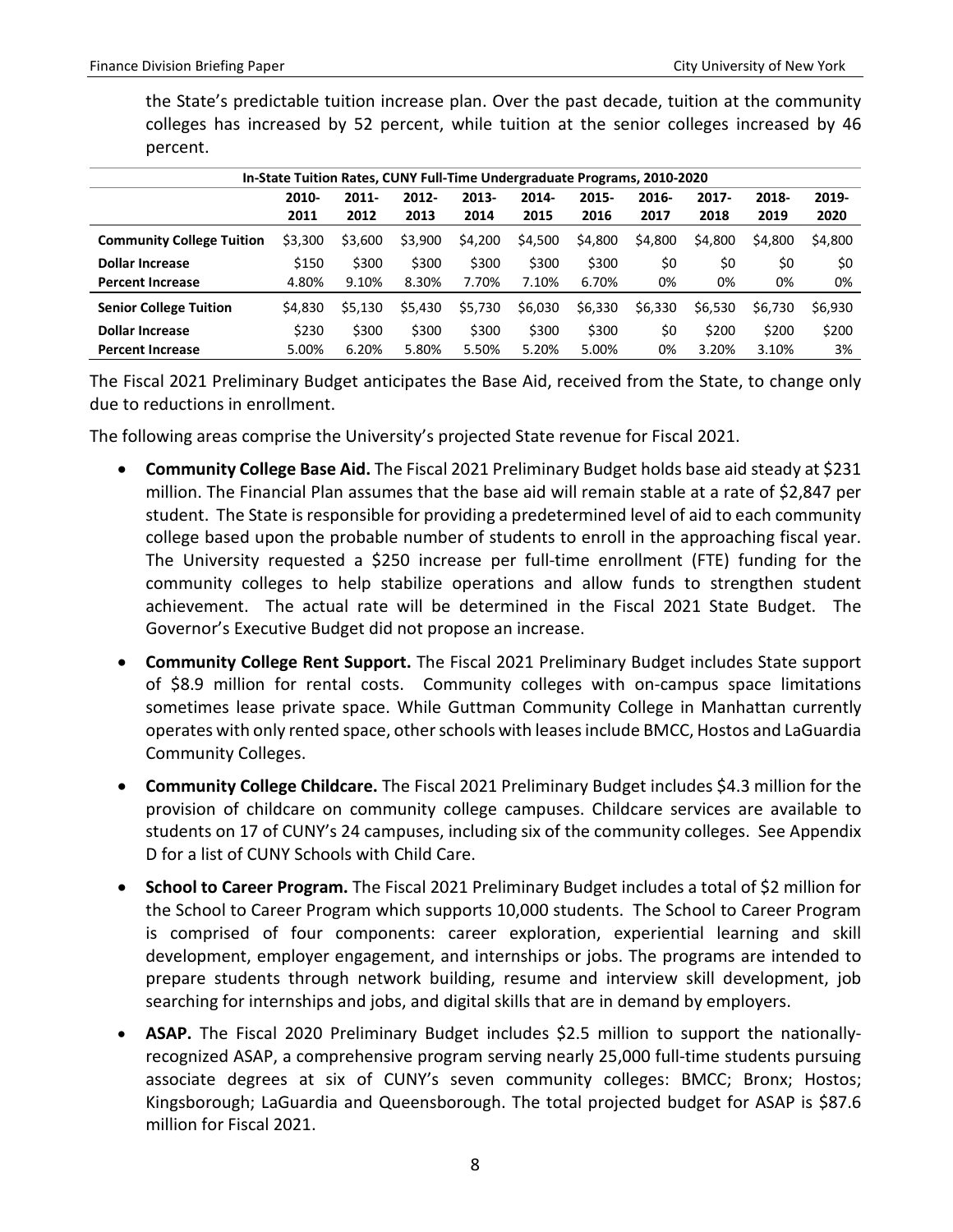The Fiscal 2021 Preliminary Budget includes \$14 million in non-governmental grants, representing one percent of the University's overall revenue. Such grants support, for example, health benefit reimbursements for faculty and staff.

Finally, the Fiscal 2021 Preliminary Budget includes \$13.1 million in intra-City revenue. However, CUNY's intra-City revenue will increase as it receives reimbursement for student internships and for services rendered to other City agencies. Since adoption, CUNY's Fiscal 2020 Budget has received an additional \$122 million in intra-City revenue.

### <span id="page-10-0"></span>**Council Initiatives**

The Fiscal 2020 Budget includes \$31 million in Council discretionary support for 18 citywide higher education related initiatives, as well as \$1.5 million for local initiatives. See the table below for the list with correlating allocations in Fiscal 2020 per Council-funded initiatives with descriptions of each initiative found in Appendix E. The Peter F. Vallone Scholarship, the largest of the funded initiatives, supported 22,721 scholarships in Fiscal 2020 (see chart to the right). This initiative has provided awards of up to \$700 per year to eligible students at CUNY since Fiscal 2015. The scholarship is aimed to motivate students to sustain academic excellence over the length of their undergraduate careers. Students may continue to receive The Peter F. Vallone Scholarship if they maintain at least a 3.0 GPA and continue their studies as full-time students. Eligibility is reviewed on an annual basis. Associate degree-seeking students may receive scholarships for up to six semesters, while bachelor's degree-



**Merit Scholarship Funding and Award** 

■ Number of Scholarships Awarded ■ Council Funding

seeking students may receive scholarships for up to eight semesters.

Peter F. Vallone Scholarships are automatically awarded to incoming students who meet the following requirements:

- $\boxtimes$  Reside in New York City;
- $\boxtimes$  Graduate from a New York City high school (public or private) with a minimum College Academic Average (CAA) of 80; and
- $\boxtimes$  Enroll as a full-time student within one year of graduation from high school as a first-time college student.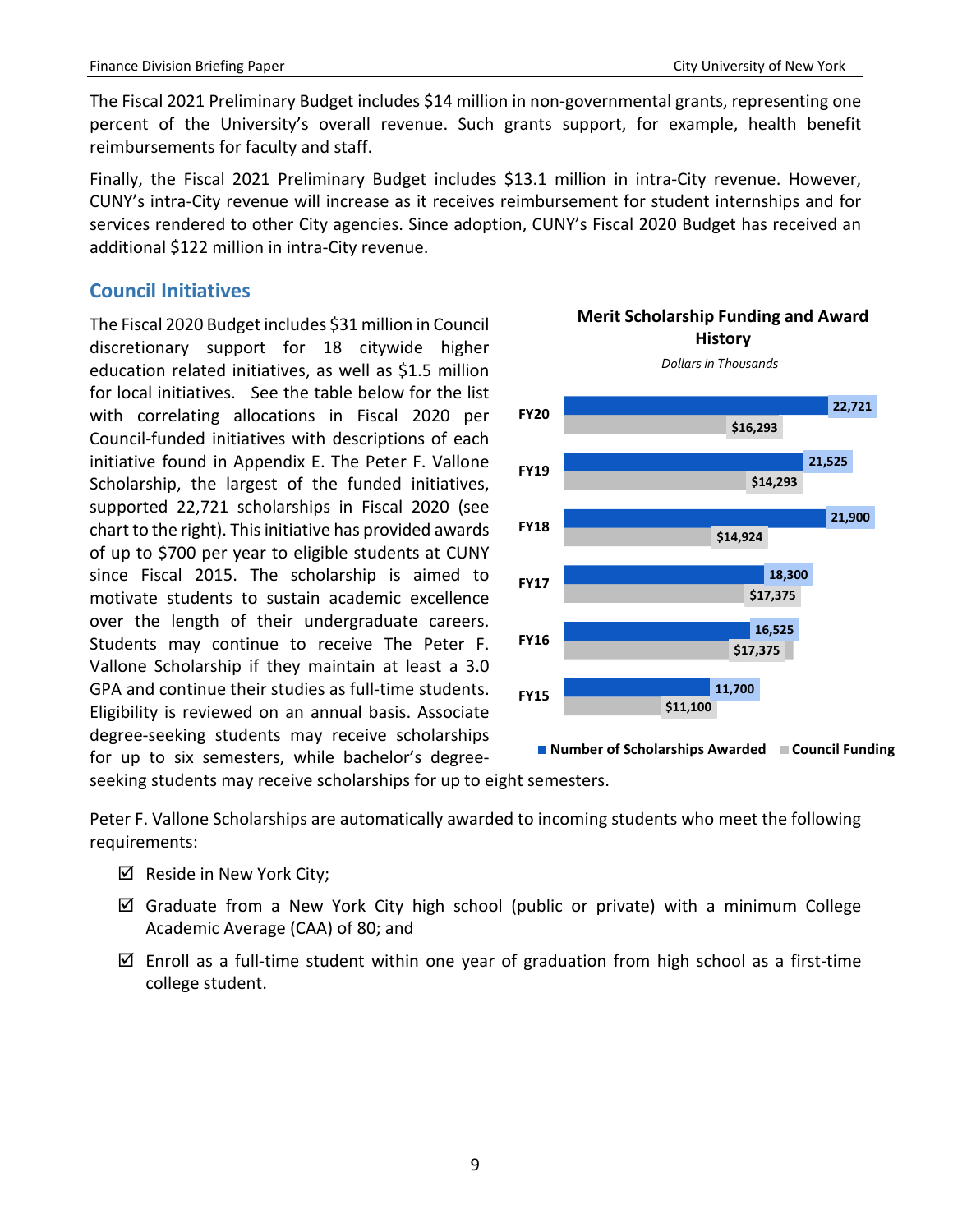#### Descriptions of other Council initiatives funded through CUNY are listed in Appendix E.

<span id="page-11-0"></span>

| <b>Fiscal 2020 Council Initiatives</b>                                                        |               |
|-----------------------------------------------------------------------------------------------|---------------|
| <b>Dollars in Thousands</b>                                                                   |               |
| <b>Initiative</b>                                                                             | <b>Amount</b> |
| Access to Food and Nutritional Education                                                      | \$1,000       |
| Adult Literacy Initiative*                                                                    | 425           |
| Afterschool Enrichment Initiative                                                             | 75            |
| Civic Education in New York City Schools                                                      | 50            |
| <b>Create New Technology Incubators</b>                                                       | 1,400         |
| <b>Creative Arts Team</b>                                                                     | 400           |
| <b>CUNY Childcare</b>                                                                         | 600           |
| <b>CUNY Citizenship NOW! Program</b>                                                          | 3,000         |
| <b>CUNY Diversity Incubator</b>                                                               | 500           |
| <b>CUNY Research Institutes</b>                                                               | 3,170         |
| <b>Educational Programs for Students</b>                                                      | 1,000         |
| <b>Ending the Epidemic</b>                                                                    | 60            |
| Immigrant Opportunities Initiative**                                                          | 24            |
| Joseph S. Murphy Institute Center for Worker Education                                        | 1,200         |
| <b>LGBT Community Services</b>                                                                | 50            |
| Peter F. Vallone Scholarship                                                                  | 16,293        |
| <b>Veterans Community Development</b>                                                         | 250           |
| Worker Cooperative Business Development Initiative                                            | 172           |
| <b>Subtotal</b>                                                                               | \$29,669      |
| Local Initiatives                                                                             | \$1,457       |
| <b>TOTAL</b>                                                                                  | \$31,126      |
| *Total funding includes \$12 million, of which \$4 million is Council funding for Fiscal 2020 |               |
| ** Total Council funding for this initiative was \$2.6 million for Fiscal 2020                |               |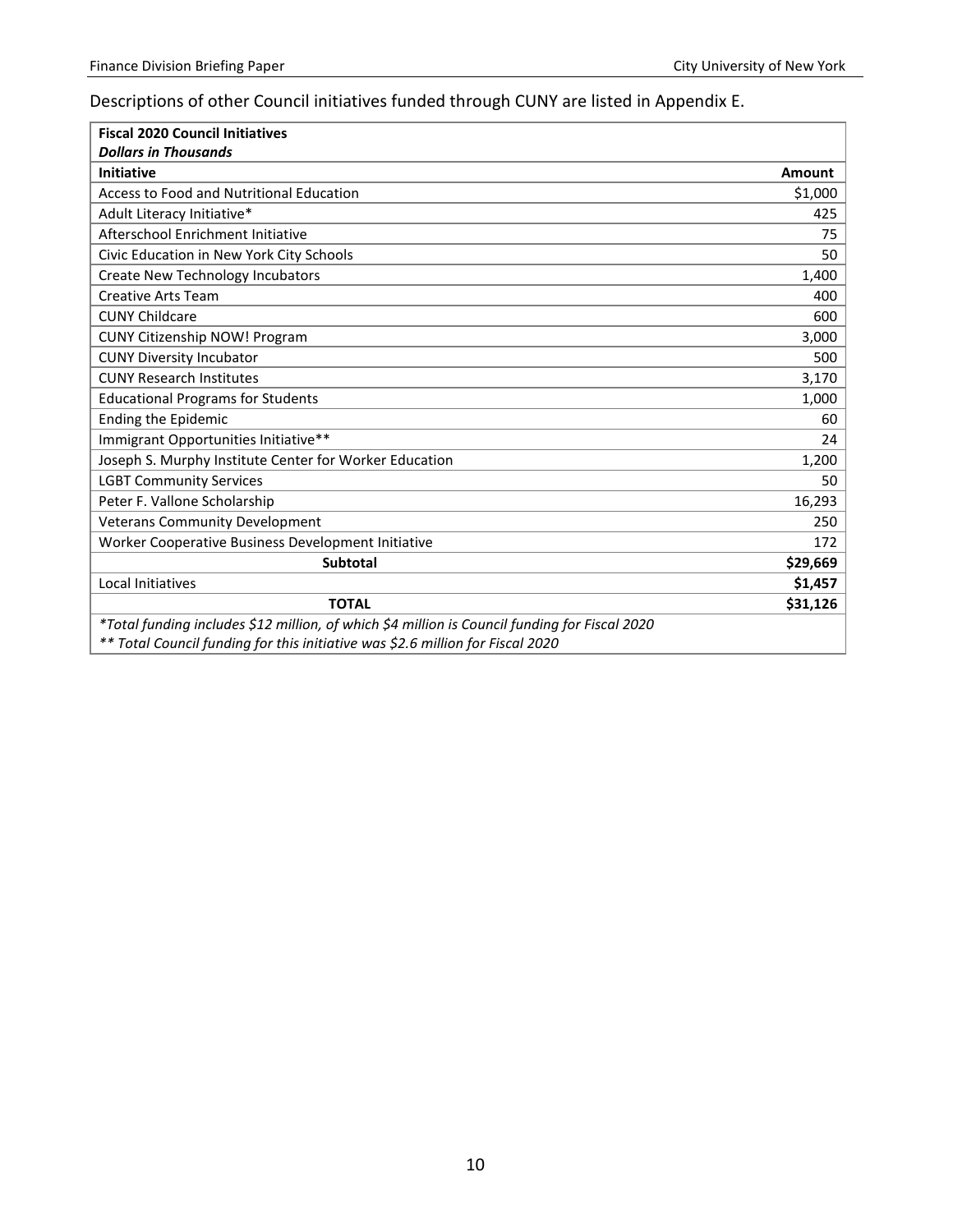# **Budget Details**

The CUNY Budget is divided into three unit of appropriation (U/A) pairs: Community Colleges, Hunter College Campus Schools, and Senior Colleges.



### <span id="page-12-0"></span>Community Colleges

Funding for all of the community colleges, the three senior college-based associate degree programs, as well as the non-degree programs (including adult literacy, continuing education and pre-college remediation) are budgeted in the PS and OTPS U/As for community colleges. The Fiscal 2021 Preliminary Budget totals \$1.2 billion, including \$863 million in PS funding to support 6,166 full-time positions and \$306 million for OTPS. In June, the projected Fiscal 2021 budget for community colleges was \$25.6 million less than its adopted budget. Since June, the financial plans have had a net change to the Fiscal 2020 and Fiscal 2021 budgets, respectively, by \$141 million and \$43.5 million. Most significant of the net changes in Fiscal 2020 budget are driven by intra-city transfers for programs in partnership with other City agencies, and the Professional Staff



*Dollars in Thousands*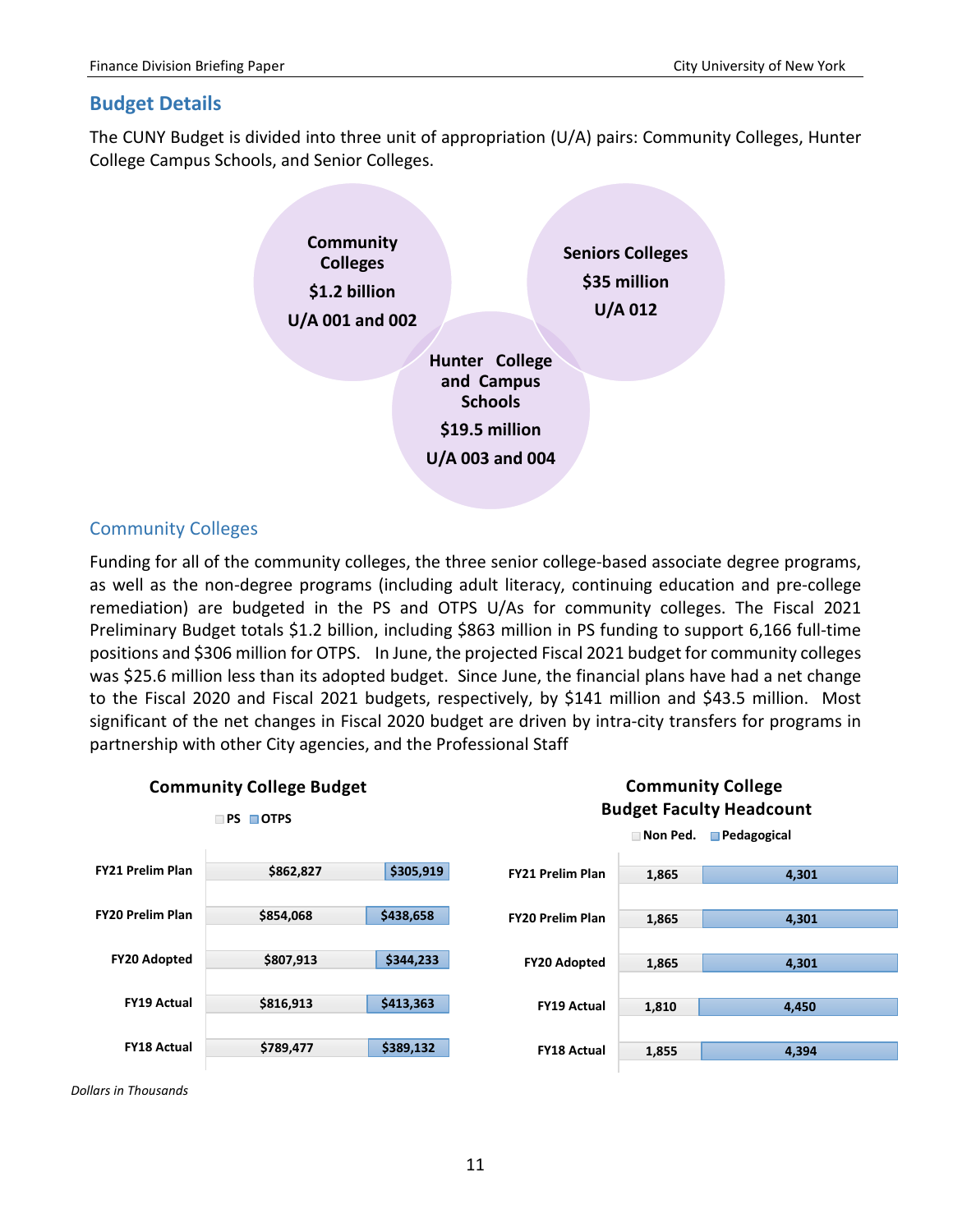Congress (PSC) collective bargaining agreement. In Fiscal 2021, the most significant change includes \$48.2 million for PSC collective bargaining agreement which when fully funded grows to \$85 million in Fiscal 2024.



The majority of CUNY's budget lays within the community college U/A's 002 (PS) and 001 (OTPS), however 35 percent of the funding is within the central administration and miscellaneous budget codes, making it impossible to determine how much is allocated to which community college, and maintain transparent oversight.

Noted in the budget action summary in Appendix A is a bottom-line agency PS savings of \$1 million in Fiscal 2020 and \$1.5 million in Fiscal 2021. This level of savings is minimal for a budget of this size.

For further breakdown of the community colleges by funding purpose and source, see Appendix F.

### **Financial Plan Actions since Adoption**

CUNY delivers a variety of programs to City agencies, which are paid for with intra-city revenue. These partnerships are created to enhance services rendered by engaging in the resources available to strengthen outcomes for the City. Since these agreements are not baselined, the funding for the programs in generally allocated by these intra-city transfers, mid-year, either in the November or Preliminary Plans. Since the adoption of the Fiscal 2020 Budget, the following sample includes the largest intra-city transfers of programs funded.

- **Census 2020.** A total of \$19 million was transferred to CUNY's budget from DYCD in the November 2019 Plan to support the work of community-based organizations to coordinate events, perform canvassing, engage in outreach, and provide technical assistance to ensure a complete count, especially in hard to count communities. CUNY is managing the Complete Count Fund that has awarded \$16 million to 157 community-based organizations to do Census outreach work. The remaining \$3 million is allocated directly to CUNY for administrative expenses.
- **Mental Health Support.** In the November 2019 Plan, \$17.7 million was added in Fiscal 2020 transferred from the Department of Health and Mental Hygiene (DOHMH) for the Mental Health Service Corps at Hunter College. Funds will support the fourth year of the program,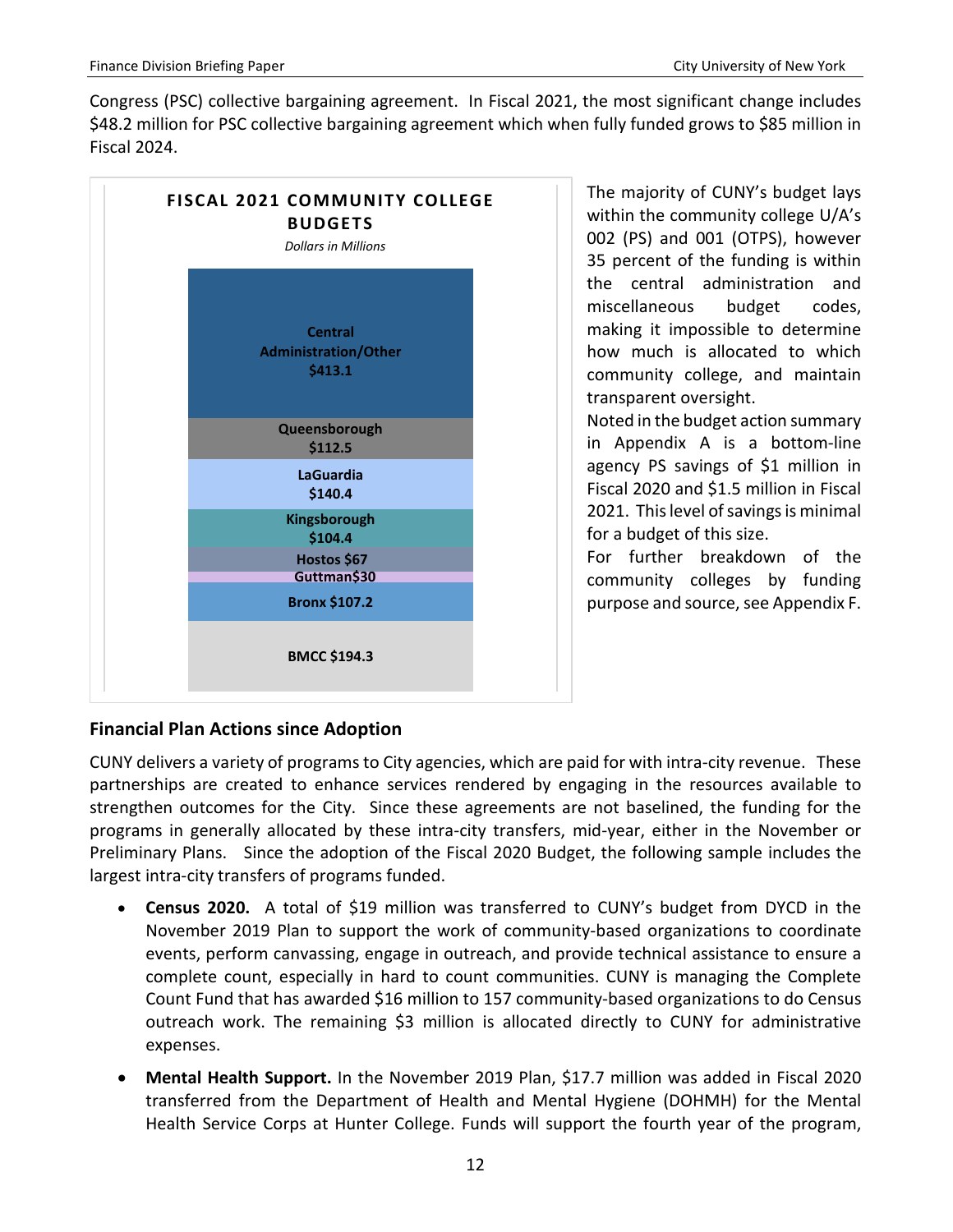providing MDs, PhDs, and social workers to high need communities with limited access to mental healthcare. In Fiscal 2019, \$45 million was transferred from DOHMH to Hunter College for this program.

- **ACS Workforce Institute.** \$15.9 million was included in the November 2019 Plan from the Administration for Children Services (ACS) in collaboration with their ACS Workforce Institute and the CUNY School of Professional Studies (SPS). The funding is meant to provide innovative learning and professional development to ACS employees. This agreement is associated with the School of Professional Studies and the Silberman School of Social Work. This program should serve approximately 2,000 ACS employees.
- **CUNY/MOIA Legal Services**. A transfer of \$9.6 million added to Fiscal 2020 in the November 2019 Plan from Mayor's Office of Immigrant Affairs (MOIA), and through the Human Resources Administration (HRA), is providing funding for a program that offers free, safe, and high-quality immigration legal services to immigrants residing or working in NYC. Services include legal screening of legal options, legal advice, full representation and referral to social services. This agreement is not associated with a particular college, and the program's total budget was \$8.7 million in Fiscal 2019.
- **Educational Programmatic Support.** A transfer of \$8.7 million in the November 2019 Plan, of which \$3 million was derived from the Department of Education (DOE) supporting several programs such as, College Now and Early College, through which at least 18,000 students in high school can take college courses and accumulate credits. It also includes an information technology internship program through which CUNY students serve as interns at the DOE. CUNY has IT Internship programs where CUNY student's intern within the DOE and an additional \$5.7 million in intra-city transfers came from DOE to support those programs.
- **CUNY EDGE.** A total of \$5.2 million was transferred in the Preliminary Plan through HRA. The program provides students with services including advisement sessions, tutoring/tutoring referrals, job readiness seminars, as well as limited financial assistance in the form of tuition assistance and participation incentives. Through these activities, the program helps participants fulfill public assistance work requirements. The same level of funding was transferred in the November 2019 Plan.
- **CUNY-Hollis Gardens.** A transfer of \$2.9 million in the November 2019 Plan came through HRA to support an agreement between CUNY and HELP USA, called the Veteran Success program, which aims to provide affordable housing, case management, education, and workforce development opportunities to homeless veterans.
- **Fostering College Success.** A transfer of \$2.7 million was added to Fiscal 2020 in the November 2019 Plan from ACS to reimburse CUNY for the costs of foster care children enrolled at or that will enroll at CUNY over the fiscal year. Costs are largely associated with on campus housing. This agreement is predominantly associated with City College and Queens College. The program is set to serve 122 students. \$3.4 million is set to be expended on room and board related expenses, \$1.5 million is allotted for tuition and fees, transportation costs, and books and supplies. Additionally, there is outside revenue factored into the program and the actual number of foster youth served will be updated at the end of the year. In Fiscal 2019 the intracity transfer totaled \$2.9 million.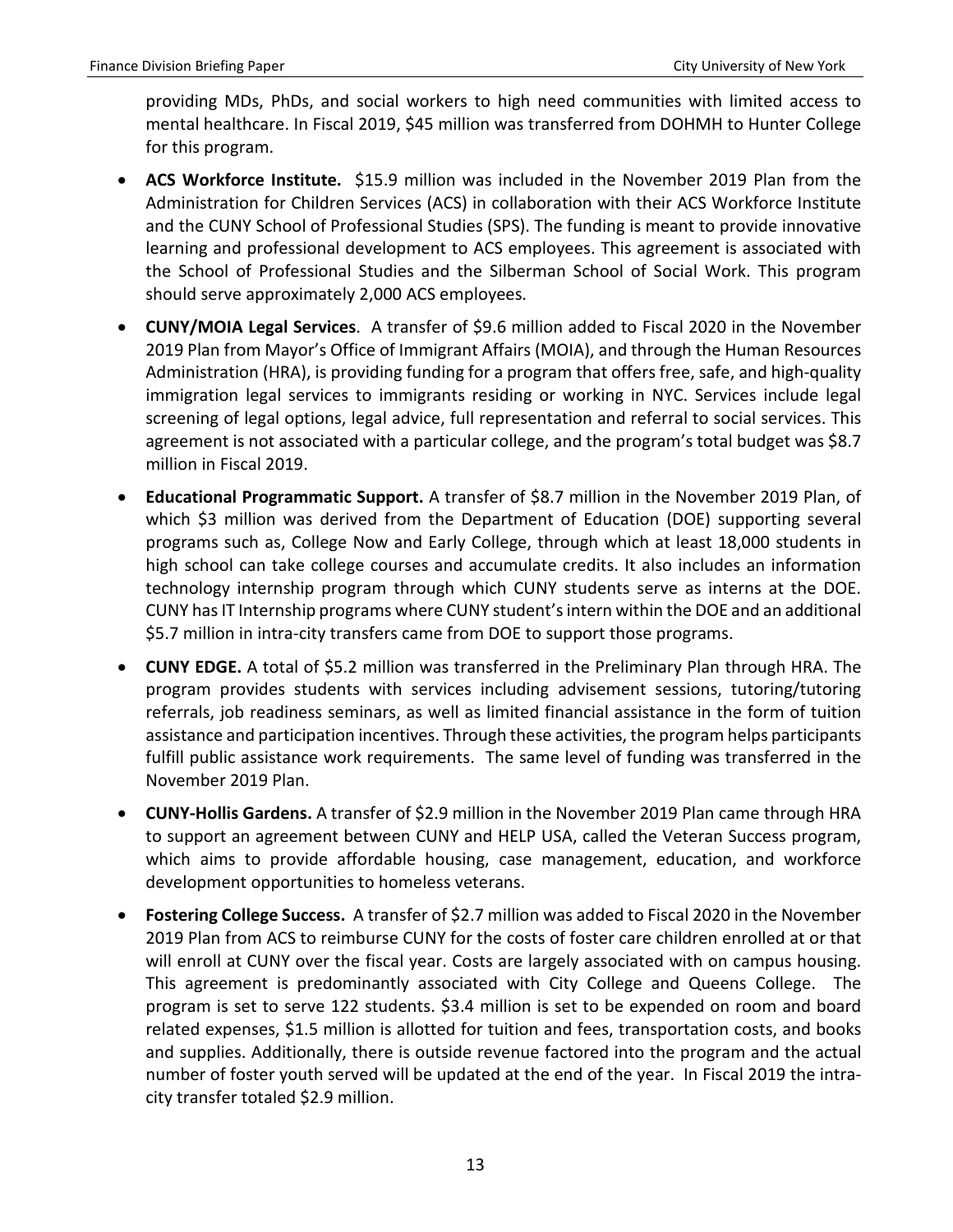#### **PMMR Performance Measures**

The Fiscal 2020 PMMR includes key performance indicators for City agencies, including CUNY. (See Appendix G for metrics from the PMMR.)



The Fiscal 2020 PMMR contains performance indicators for CUNY's goals and objectives. The threeyear graduation rate for students in the ASAP program has been consistently high over the past five years, fluctuating between 57.1 percent and 52.5 percent. The PMMR also shows a significant increase in overall ASAP enrollment as initially planned in Fiscal 2015. Unfortunately, the PMMR does not include corresponding funding data for the program and the CUNY budget. Nor does the PMMR provide a general synopsis of other CUNY initiatives and their performance rates through the community college system.

The PMMR also indicates declines in the one-year retention rate for first-time students across CUNY's community colleges, from 66.4 percent in Fiscal 2018 to 62.6 percent in Fiscal 2019. Similarly, the three-year graduation rate for CUNY's ASAP student's remains in decline, year over year, falling from 54.6 percent in Fiscal 2018 to 52.5 percent in Fiscal 2019. While the six-year graduation rate for all associate degree students has increased during the past three years. As ASAP enrolls more students and steadily graduates more than 50 percent of its participants, its graduation rate will push the overall community college graduation rate upward.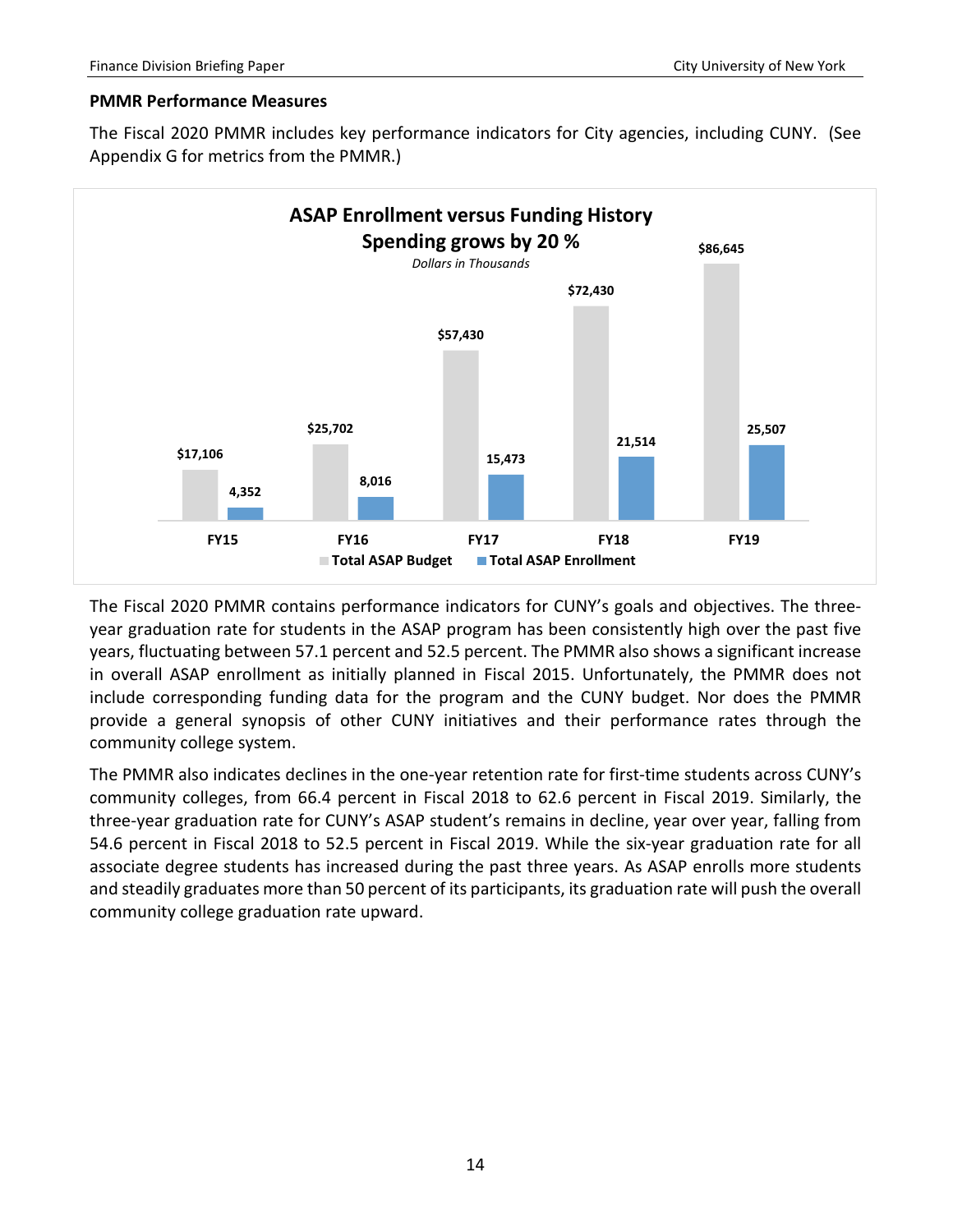#### <span id="page-16-0"></span>Hunter College Campus Schools

The Hunter College Campus Schools U/A pair provides all operational support for the Hunter College Elementary School and Hunter College High School, a publicly funded primary and secondary laboratory school for gifted and talented students. The Fiscal 2021 Preliminary Budget includes \$19.5 million for the two schools, including \$18.1 million for PS to support 221 positions, and \$1.4 million for OTPS. The Fiscal 2021 budget grew by \$1.3 million when compared to the Fiscal 2020 Adopted Budget.



*Dollars in Thousands*

Since adoption, however, the Fiscal 2020 budget has grown by \$1 million because of support in salaries for employees for full-time pedagogical and non-pedagogical staff. The Preliminary Plan did not include any actions related to the Hunter Campus schools.

#### <span id="page-16-1"></span>Senior Colleges

The Fiscal 2021 Preliminary Budget includes \$35 million for senior colleges. Almost all funding for CUNY's senior colleges, graduate and professional programs presently rests within the New York State Budget. However, as a legacy from the City's management of the senior colleges preceding the late 1970s, \$35 million in State operating support routinely flows through the City. While the City has been supportive of CUNY's community colleges, its level of base operational support for the senior colleges has remained unchanged for more than twenty years.

#### **PMMR Performance Measures**

CUNY's senior college graduation rate improved by of 2.3 percent between Fiscal 2018 and Fiscal 2019. (See Appendix G for critical indicator measures from the PMMR.)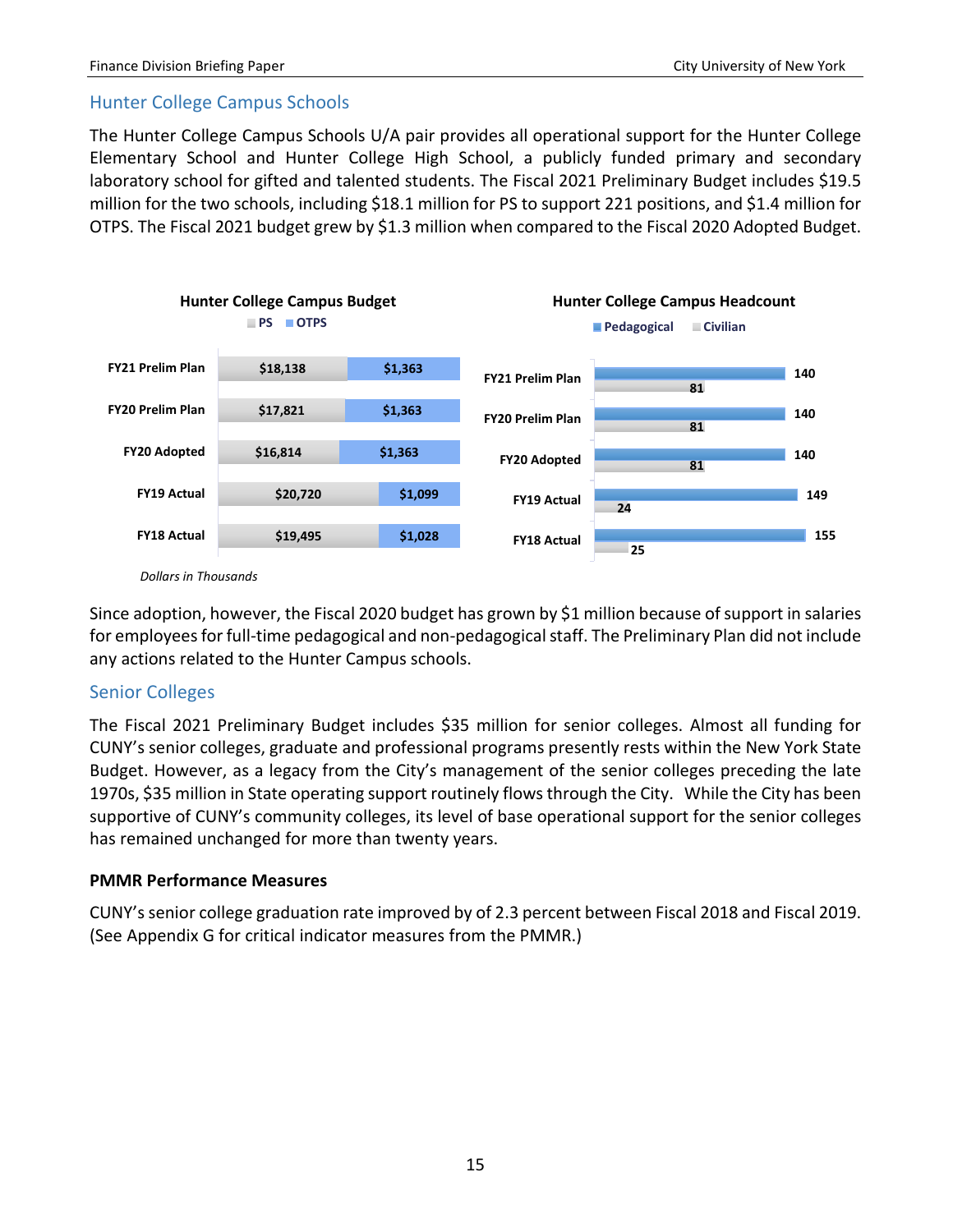### <span id="page-17-0"></span>**Capital Program**

Community college maintenance and new capital construction projects approved by the City are eligible for an equal amount of State matching funds. The State provides its 50 percent share for such projects through annual State budget capital appropriations.



# <span id="page-17-1"></span>Fiscal 2020 Preliminary Capital Budget for Fiscal 2020-2024

The Capital Budget provides the estimated need for new appropriations for Fiscal 2021 along with projections for the subsequent three-year capital program. CUNY's Fiscal 2021 Preliminary Capital Budget includes \$167.5 million in Fiscal 2021- 2024. This represents less than one percent of the City's total \$53.9 billion Capital Budget for 2020- 2024.

# <span id="page-17-2"></span>Fiscal 2020 Preliminary Capital Commitment Plan for Fiscal 2020-2024

The University's Preliminary Capital Commitment Plan for Fiscal 2020-2024 (Preliminary Capital Plan) is \$615.8 million, \$14 million or two percent less than the Adopted Capital Commitment Plan for Fiscal 2020-24 (Adopted Plan) since adoption. CUNY's Preliminary Capital Plan represents approximately one percent of the City's total \$85.5 billion Preliminary Capital Plan.

The total appropriations for CUNY in Fiscal 2020 were \$456.5 million. The current available balance of appropriations total \$445.5 million against planned commitments totaling \$9[3](#page-17-3) million.<sup>3</sup> This excess balance of \$352.5 million in appropriations gives CUNY substantial flexibility within the capital plan.



CUNY's Commitment Plan shows 15 percent of planned commitments in Fiscal 2020, 21 percent in Fiscal 2021, 24 percent in Fiscal 2022, then decreasing to 16, and 23 percent, respectively in Fiscal 2023, and Fiscal 2024. CUNY's four year plan presents a relatively consistent planned commitments across all years, including Fiscal 2020. This is similarly indicated by trends across the historical Capital Commitment Plans, illustrated in the chart below.

<span id="page-17-3"></span><sup>&</sup>lt;sup>3</sup> Appropriations for Fiscal 2020 are calculated by summing the available appropriations listed in the commitment plan with actual commitments to-date. Because commitments to-date excludes inter-fund agreements (IFA), this figure may be slightly lower than the total appropriations for Fiscal 2020. In addition, a very small portion of the difference between appropriations and planned commitments are necessary to fund IFA, which are excluded from this planned commitments figure.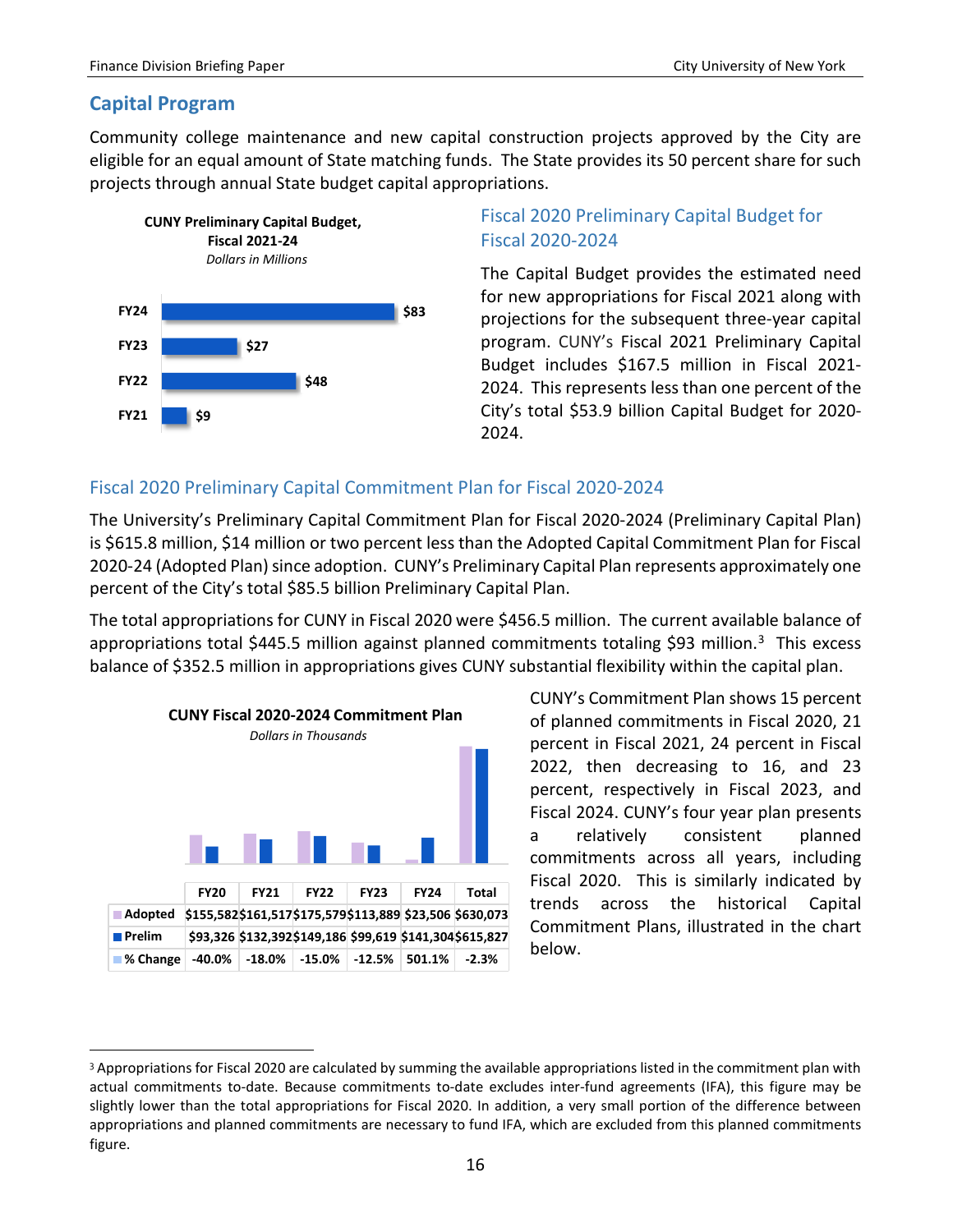Given CUNY's five year commitment rate average of 34 percent, most recent increased by Fiscal 2019 increased commitment rate, due to far more accurate planning. It is likely that CUNY will end the coming year with unmet commitments and some appropriations rolled into Fiscal 2021 and in the outyears, but the University appears to be managing its plans more realistically. Side by side, the citywide average in Fiscal 2019 was 77 percent and CUNY's commitment average is in stride at 75 percent. The improvement on the University's commitment rate is the result of improved planning in conjunction with the Office of Management and Budget (OMB).

Currently, the University's Commitment Plan includes 27 budget lines and 631 project IDs and manages all of its own capital projects.



# **CUNY's Historical Capital Commitment Rate**

The chart below highlights the distribution of funds across the largest three categories which include; school construction and improvements; miscellaneous reconstruction; and equipment purchasing and data processing.

There are a range of additional capital projects at CUNY lumped into the Miscellaneous Reconstruction category. This assortment covers enhancements like renovating campus plants to increasing efficiencies, and making improvements in accessibility compliances for students with disabilities, or strengthening fire protections.

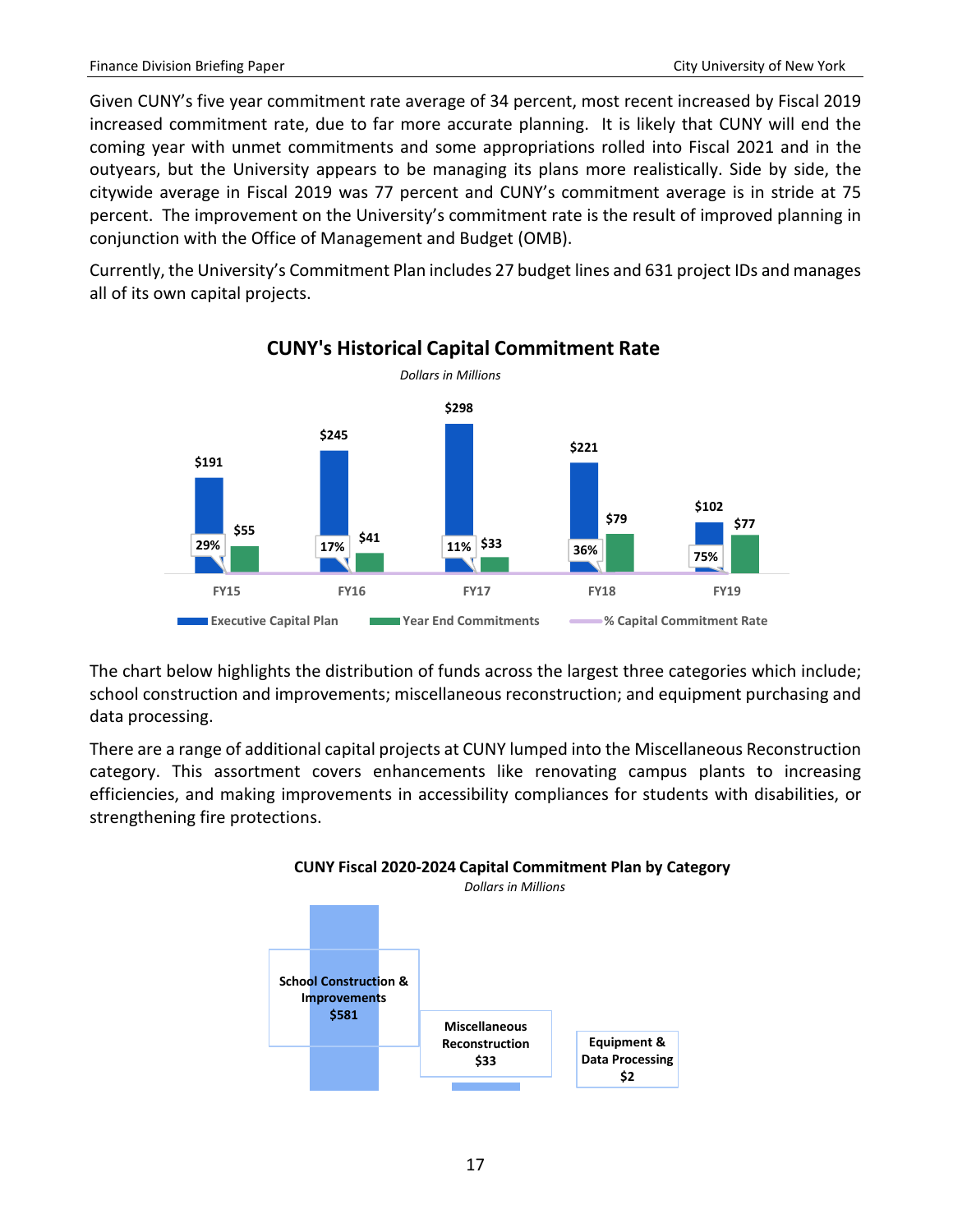

In addition to the proposed Capital Budget for CUNY, the Borough Presidents and Council allot discretionary funds to support capital projects. The chart to the left indicates the portion of CUNY capital projects sustained by each source. The Council supports 42 percent, of all City-funded capital projects at CUNY, largely associated with projects under School Construction and Improvements.

# <span id="page-19-0"></span>2021 Preliminary Capital Commitment Plan Highlights

Most of CUNY's new projects will be added at adoption with the Council's and Borough President's funding. Major capital projects included in the Preliminary Capital Plan for Fiscal 2020-2024 at community colleges include the following.

- **Bronx Community College.** At the Bronx Community College, the Gould Memorial Library Dome Roof and Oculus project included \$9.1 million in City funds, with the total cost of this portion of the project at \$18.2 million. This portion includes the demolition of additional stone and bricks, abatement of additional flashing tar and mastic, abatement of additional waterproofing at structural steel, removal of steel lintels, replacement of brick, mortar, coping, steel, to reconstruct façade, and installation of helical tiles wherever new brick is placed on the façade.
- **LaGuardia Community College.** The total cost of this project is \$126.4 million, of which \$63.2 million is City funds. This project includes replacing the existing terracotta façade, building new signs with support structures and modifications to the building's entry and the removal of a one-story structure on the south side of the building. The project also includes the removal of the existing heating system and installation of a new hot water and glycol piping heating system. This project is scheduled to be concluded this calendar year.
- <span id="page-19-1"></span>• **Queensborough Community College.** The cafeteria and kitchen (Phase II) portion of the project has started this fiscal year totaling \$18 million, which includes \$9 million in City funds. The new cafeteria's expansion will allow the college to host events for up to 450 guests. Meanwhile, this space can be partitioned to accommodate smaller events as well as provide students a place to study and relax while on campus.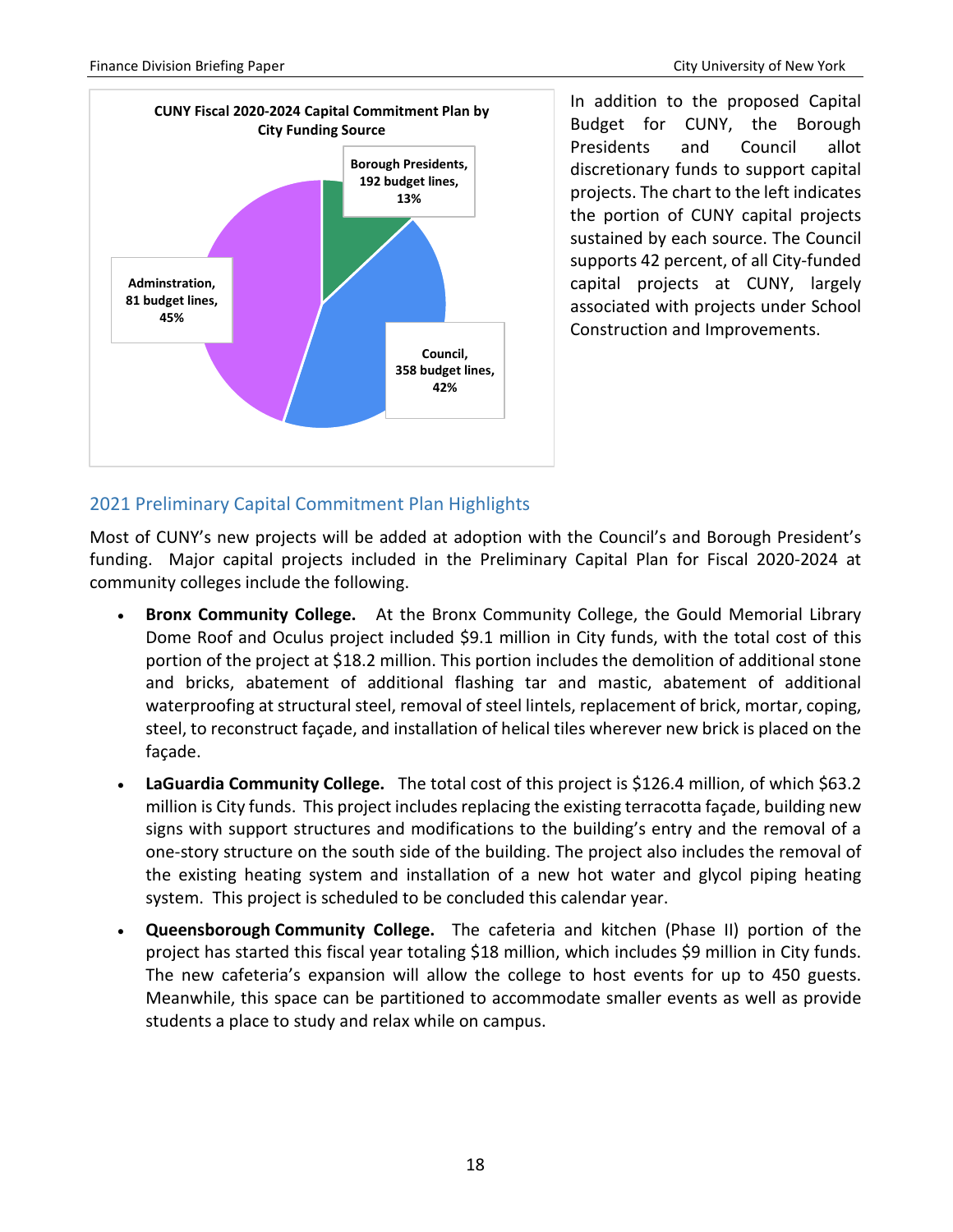#### Fiscal 2020 Capital Projects Completed

- **University-wide Data Center.** In Fiscal 2020, CUNY completed the replacement of its 40 year old data center with new state-of-the-art equipment, including load balancers, firewalls, network infrastructure equipment, storage, and server. This project includes \$4.5 million in City funds. The new equipment enhances the stability and reliability of the overall system's performance, and is also designed to be scalable and flexible enough to stay current within a rapidly evolving technological environment.
- **Lehman College.** In Fiscal 2020, CUNY completed an addition to Lehman College's Concert Hall, including ADA upgrades. The project included constructing an elevator to allow the Concert Hall to comply with ADA requirements, removing and disposing of 2,310 seats. In addition, new electrical conduits for new seat aisle lighting required saw cutting trenches in the concrete floor. Lastly, the project replaced lighting in the lobby of the Concert Hall, which includes removing existing fixtures and installing new fixtures. A total of \$2.1 million was City funds for this project.
- **Borough of Manhattan Community College.** Also completed in Fiscal 2020 were the new HVAC and control upgrades for the new cooling towers, piping, valves, and dunnage. This project provides a safe and easy to maintain, code-compliant heat rejection system for the two new chillers installed in the Borough of Manhattan Community College's main campus building. The total budget for this project was \$19.8 million, and \$9.9 million was City funds.
- **Queensborough Community College.** Another large project completed by CUNY in Fiscal 2020 was the campus-wide electrical site upgrade at Queensborough Community College. The total budget for this project was \$42 million, of which \$21 million was City funds and included new step-down transformers throughout the campus, which includes the replacement of the main electrical switch gear, and automatic transfer switches for the generators at each building.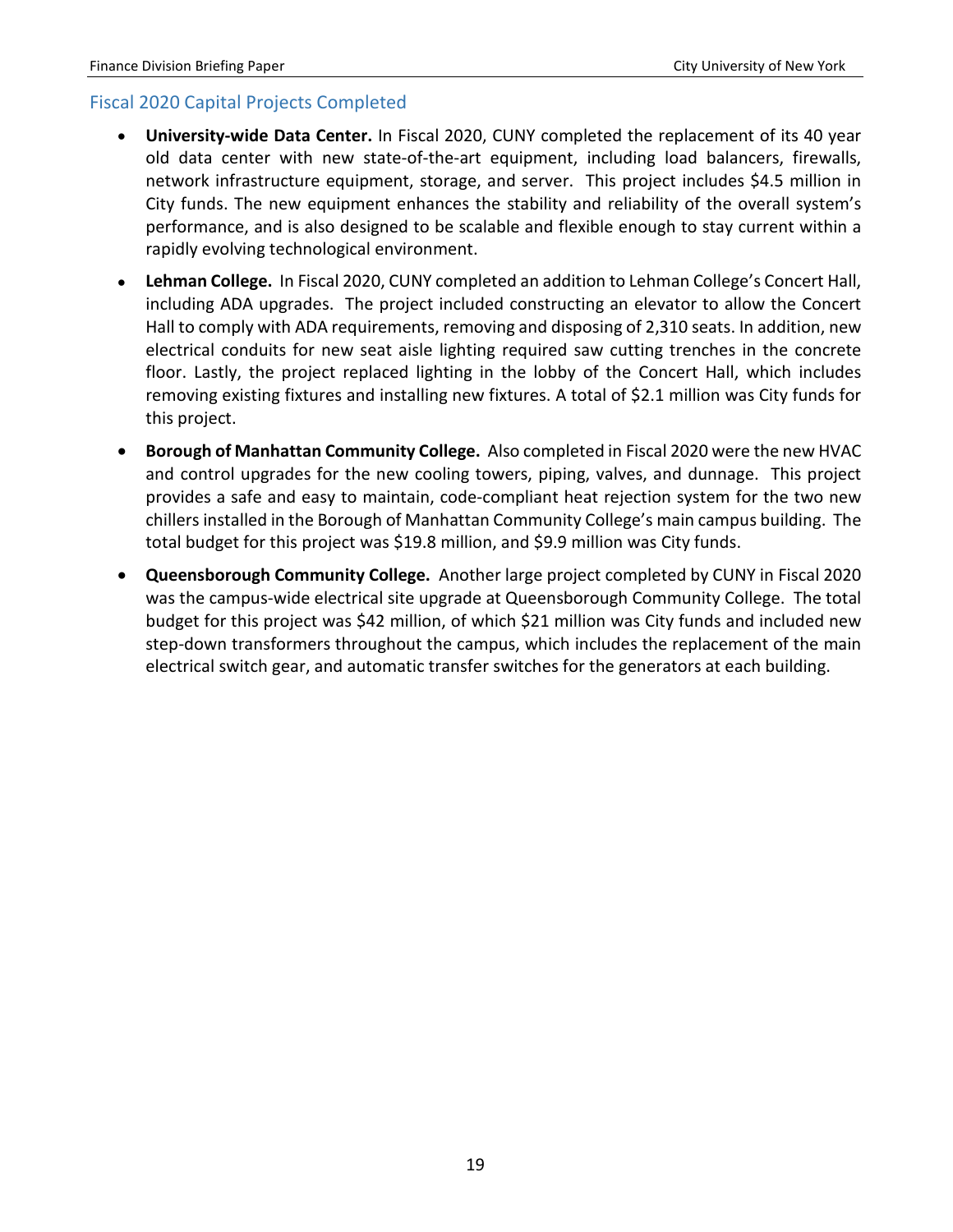# <span id="page-21-0"></span>**Appendices**

# <span id="page-21-1"></span>A: Budget Actions in the November and the Preliminary Plans

|                                              | <b>FY20</b> |                 |              | <b>FY21</b> |                 |              |
|----------------------------------------------|-------------|-----------------|--------------|-------------|-----------------|--------------|
| <b>Dollars in Thousands</b>                  | City        | <b>Non-City</b> | <b>Total</b> | City        | <b>Non-City</b> | <b>Total</b> |
| <b>CUNY Budget as of the FY20 Adopted</b>    |             |                 |              |             |                 |              |
| <b>Budget</b>                                | \$887,900   | \$317,412       | \$1,205,312  | \$865,025   | \$314,726       | \$1,179,751  |
| November 2019 Plan, New Needs                |             |                 |              |             |                 |              |
| Dominican Studies Institute                  | \$100       | \$0             | \$100        | \$0         | \$0             | \$0          |
| <b>Subtotal, New Needs</b>                   | \$100       | \$0             | \$100        | \$0         | \$0             | \$0          |
| November 2019 Plan, Other Adjustments        |             |                 |              |             |                 |              |
| <b>ACS Workforce Institute</b>               | \$0         | \$15,900        | \$15,900     | \$0         | \$0             | \$0          |
| <b>Council Member Items</b>                  | 312         | $\Omega$        | 312          | $\mathbf 0$ | $\mathbf 0$     | $\pmb{0}$    |
| <b>CUNY Hollis Gardens</b>                   | 0           | 2,900           | 2,900        | $\Omega$    | 0               | $\Omega$     |
| <b>Collective Bargaining</b>                 | 541         | 0               | 541          | 835         | $\Omega$        | 835          |
| CUNY software maintenance                    | 0           | 38              | 38           | 0           | $\Omega$        | 0            |
| <b>CUNY/MOIA Legal Services</b>              | $\pmb{0}$   | 9,600           | 9,600        | 0           | 0               | 0            |
| CUNY-CENSUS 2020                             | 0           | 19,000          | 19,000       | 0           | 0               | 0            |
| <b>Educational Programmatic Support</b>      | 0           | 8,700           | 8,700        | 0           | 0               | $\pmb{0}$    |
| FY20 Fostering College Success               | 0           | 2,700           | 2,700        | 0           | 0               | $\pmb{0}$    |
| Mental health Support                        | 0           | 17,700          | 17,700       |             |                 | $\Omega$     |
| <b>Scholars MOU Realignment</b>              | $\mathbf 0$ | 0               | 0            | 0           | 50              | 50           |
| Various I/C Transfers for Programs           | $\pmb{0}$   | 7,596           | 7,596        | 0           | $\mathbf 0$     | 0            |
| <b>Various Programs and Projects</b>         | $\pmb{0}$   | 15,307          | 15,307       | 0           | 0               | 0            |
| FY21 Preliminary Plan, Other Adjustments     |             |                 |              |             |                 |              |
| <b>CUNY Edge &amp; Team</b>                  | \$0         | \$5,180         | \$5,180      | \$0         | \$0             | \$0          |
| <b>CUNY - School of Professional Studies</b> | 0           | 1,199           | 1,199        | $\Omega$    | $\mathbf 0$     | 0            |
| Modernization of IT Systems                  | 0           | 0               | 0            | (2,500)     | $\Omega$        | (2,500)      |
| <b>Procurement Efficiencies</b>              | (2,000)     | 0               | (2,000)      | (2,000)     | 0               | (2,000)      |
| <b>PS Savings</b>                            | (1,000)     | 0               | (1,000)      | (1,500)     | 0               | (1,500)      |
| PSC Collective Bargaining Agreement          | 35,918      | 0               | 35,918       | 48,184      | $\Omega$        | 48,184       |
| Sustainability Help Desk                     | 0           | 429             | 429          | 0           | 428             | 428          |
| Various I/C Transfers for Programs           | 0           | 1,449           | 1,449        | 0           | 0               | 0            |
| YMI Teacher Recruitment                      | 30          | 0               | 30           | 0           | 0               | 0            |
| <b>Subtotal, Other Adjustments</b>           | \$33,800    | \$107,698       | \$141,499    | \$43,019    | \$478           | \$43,497     |
| <b>TOTAL, All Changes</b>                    | \$33,900    | \$107,698       | \$141,599    | \$43,019    | \$478           | \$43,497     |
| Agency Budget as of the FY21 Preliminary     |             |                 |              |             |                 |              |
| <b>Budget</b>                                | \$921,800   | \$425,110       | \$1,346,910  | \$908,045   | \$315,204       | \$1,223,249  |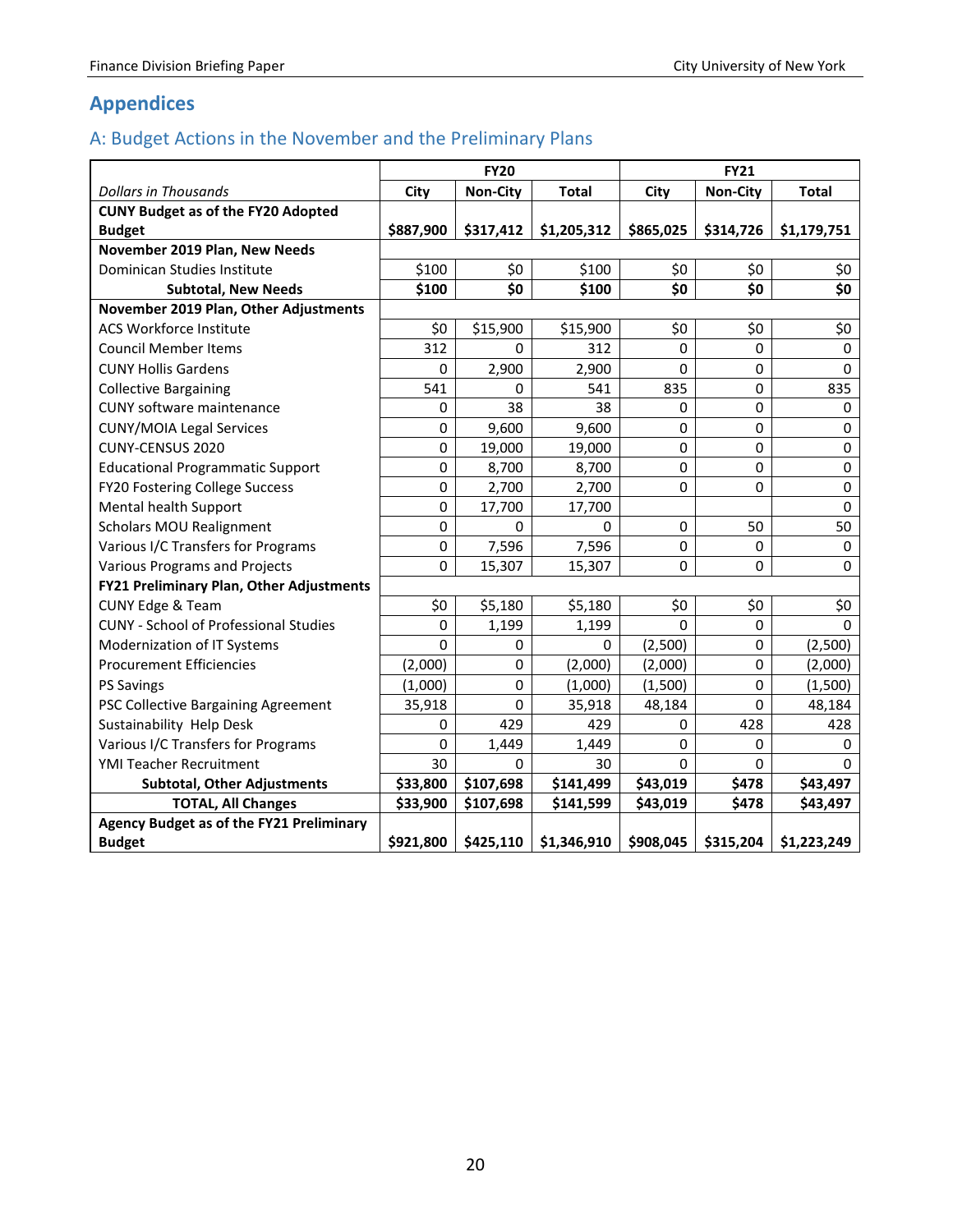#### <span id="page-22-0"></span>B: CUNY Contract Budget

#### **CUNY Fiscal 2021 Preliminary Contract Budget**

*Dollars in Thousands*

| ponars in Thousanus                         |                     |                  |             |                  |
|---------------------------------------------|---------------------|------------------|-------------|------------------|
|                                             |                     | Number of        | <b>FY21</b> | Number of        |
| Category                                    | <b>FY20 Adopted</b> | <b>Contracts</b> | Preliminary | <b>Contracts</b> |
| <b>Cleaning Services</b>                    | \$1,709             | 3                | \$1,709     | 3                |
| <b>Contractual Services - General</b>       | 3,882               | 3                | 5,051       | 3                |
| Data Processing Equipment Maintenance       | 956                 | 13               | 986         | 13               |
| Day Care of Children                        | 1,144               | 6                | 710         | 6                |
| Maintenance, Operation of Infrastructure    | 296                 | 2                | 296         | 2                |
| Maintenance and Repairs - General           | 8,382               | 8                | 7,891       | 8                |
| Maintenance and Repairs - Motor Vehicles    | 11                  | $\overline{2}$   | 11          | $\overline{2}$   |
| <b>Office Equipment Maintenance</b>         | 995                 | 10               | 1,092       | 10               |
| <b>Printing Services</b>                    | 1,750               | 7                | 1,757       | 7                |
| Prof. Services - Accounting & Auditing      | 23                  | 1                | 23          | 1                |
| Prof. Services - Computer Services          | 580                 | 1                | 582         | 1                |
| Prof. Services - Engineering, Architectural | 0                   | 1                | 0           | 1                |
| Prof. Services - Other                      | 132                 | 1                | 132         | $\mathbf{1}$     |
| <b>Security Services</b>                    | 2,293               | 5                | 2,293       | 5                |
| <b>Telecommunications Maintenance</b>       | 30                  | 4                | 30          | 4                |
| <b>Temporary Services</b>                   | 55                  | 1                | 55          | 1                |
| Training Program for City Employees         | 1,116               | $\overline{2}$   | 3,052       | $\overline{2}$   |
| <b>Transportation Services</b>              | 86                  | 1                | 86          | 1                |
| <b>TOTAL</b>                                | \$23,440            | 71               | \$25,756    | 71               |

#### <span id="page-22-1"></span>C: CUNY Miscellaneous Revenue

| <b>CUNY Miscellaneous Revenue Budget Overview</b> |             |                         |             |                  |
|---------------------------------------------------|-------------|-------------------------|-------------|------------------|
| <b>Dollars in Thousands</b>                       |             |                         |             |                  |
|                                                   | <b>FY20</b> | <b>Preliminary Plan</b> |             | *Difference      |
| <b>Revenue Sources</b>                            | Adopted     | <b>FY20</b>             | <b>FY21</b> | <b>FY20-FY21</b> |
| <b>Charges for Services</b>                       | \$415,110   | \$415,110               | \$415,110   | \$0              |
| <b>State Grants - Categorical</b>                 | 288,060     | 288,060                 | 288,060     |                  |
| <b>Other Categorical Grants</b>                   | 13,016      | 13,016                  | 13,016      |                  |
| Intra-city                                        | 14,546      | 122,089                 | 13,067      | (1, 479)         |
| <b>TOTAL</b>                                      | \$730,732   | \$838,275               | \$729,253   | ( \$1,479)       |

*\*The difference of Fiscal 2020 Adopted compared to Fiscal 2021 Preliminary Budget.*

#### <span id="page-22-2"></span>D: CUNY Schools with Child Care Programs

| Baruch College                  | Hunter College                       | Medgar Evers College          |
|---------------------------------|--------------------------------------|-------------------------------|
| Borough of Manhattan C.C.       | John Jay College of Criminal Justice | NY City College of Technology |
| <b>Bronx Community College</b>  | Kingsborough Community College       | Queens College                |
| <b>CUNY Graduate Center</b>     | LaGuardia Community College          | College of Staten Island      |
| City College                    | Lehman College                       | York College                  |
| <b>Hostos Community College</b> |                                      |                               |

\*Note: Students at the CUNY School of Law are permitted to utilize services at LaGuardia Community College.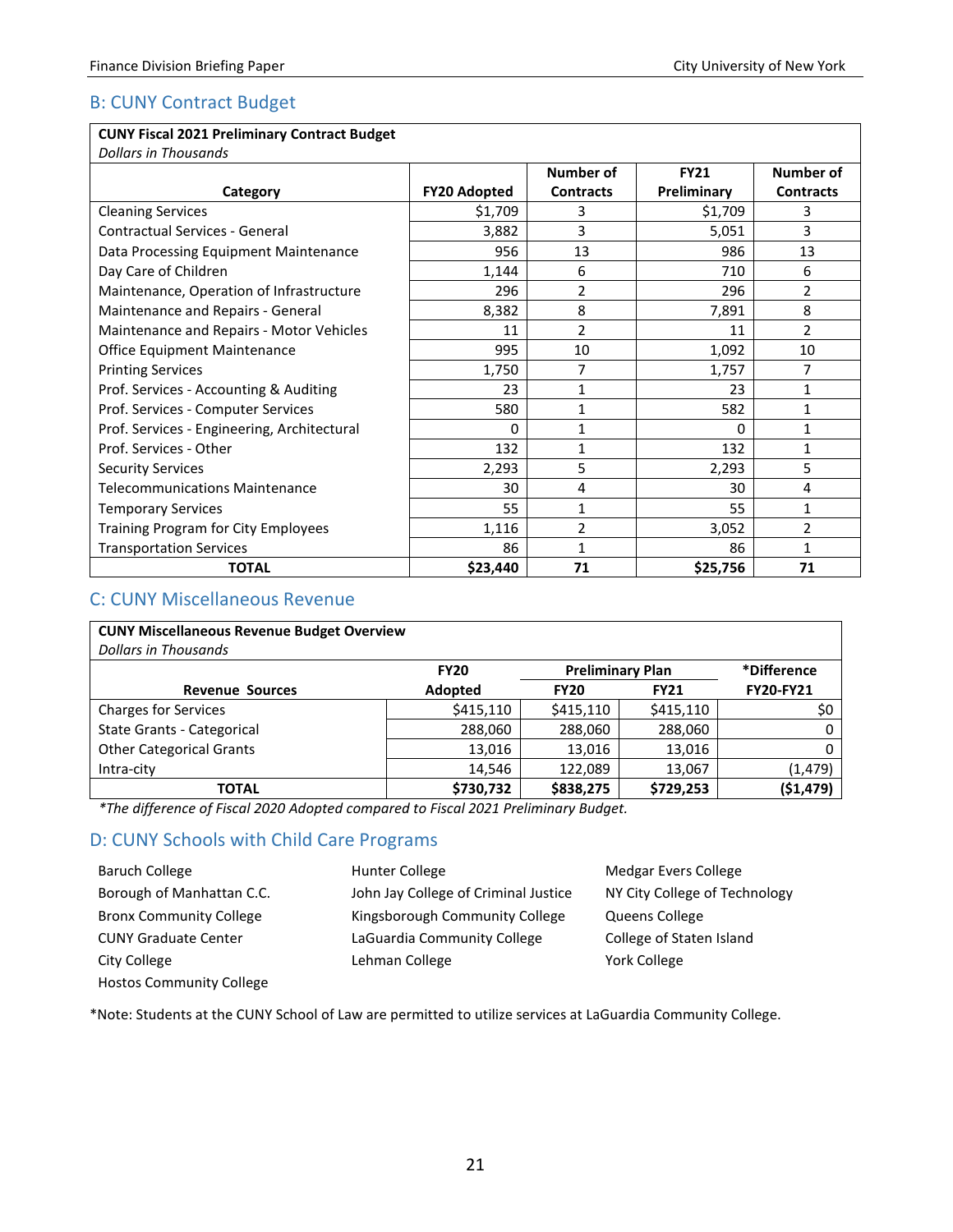#### <span id="page-23-0"></span>E: Fiscal 2020 Council Initiative Descriptions

**Access to Food and Nutritional Education.** In Fiscal 2020 the Council allocated \$1 million to a new pilot at CUNY to address food insecurity among CUNY students. The program was implemented at CUNY's seven community colleges. In each the fall and spring semesters, CUNY designates awards of \$400 to 1,250 eligible students to spend on campus at cafeterias.

**Adult Literacy Initiative.** In partnership with the Administration, the Council continued its joint investment of \$12 million for Adult Literacy programs across the City for Fiscal 2020, of which the Council contributed \$4 million. A portion of this overall funding, \$425,000 went to CUNY to support adult education programming at Borough of Manhattan Community College, Bronx Community College, LaGuardia Community College, Medgar Evers College, and the New York City College of Technology.

**Afterschool Enrichment Initiative.** The Council allocated \$6.8 million to support afterschool programs serving youth in grades K-12 across the City. Of this, the Council allocated \$75,000 to the Hunter College Foundation.

**Create New Technology Incubators.** For Fiscal 2020, the Council allocated \$1.4 million to fund technology incubators in boroughs other than Manhattan, with the goal of supporting technology entrepreneurs and promote future economic growth. The College of Staten Island, Lehman College and Queens College each host an incubator.

**Creative Arts Team.** The Council restored \$400,000 to the Creative Arts Team (CAT), within CUNY. Funded by the Council since Fiscal 2005, CAT continues to develop grade- and age-appropriate programming for a wide range of student populations, including children enrolled in grades Pre-K-12, English for Speakers of Other Languages (ESOL) classes, special education programs, college and alternative schools. CAT programs cover a variety of topics, including literacy and language development, social-emotional development, HIV prevention and awareness, life skills and college readiness. With Council support, CUNY-CAT serves upwards of 15,000 students, caregivers and teachers each year.

**CUNY Citizenship Now! Program.** The Council restored \$2.5 million to support free immigration law services to assist immigrants on their path to U.S. citizenship. Services include assistance with completing applications for naturalization and citizenship, Deferred Action for Childhood Arrivals (DACA), Temporary Protected Status (TPS) and green cards. CUNY Citizenship Now! attorneys and paralegals support more than 10,000 individuals on CUNY campuses and more than 2,100 at community-based events each year. Services are also available in 30 Council district offices or at the offices of local designee community-based organizations. Additionally, increased funding in Fiscal 2019 allowed CUNY Citizenship Now! to provide education forums and purchase a subscription to language line and an American Sign Language (ASL) service provider, in order to serve those who speak less common languages and those who need ASL interpreters.

**CUNY Diversity Incubator.** The Council allocated \$500,000 in Fiscal 2020, the first year of the Diversity, Equity and Inclusion Incubator Initiative. The incubator will be developed by the Center for Ethnic, Racial and Religious Understanding at Queens College (CERRU), and its recommendations, strategies and practices will be piloted on five CUNY senior and community college campuses by the end of 2020, with the goal of expanding the work University-wide. The incubator will develop programmatic training for CUNY staff and faculty to build skills in the areas of bias recognition and mediation, along with cross-cultural communication skills and the promotion of dialogue between diverse groups on campus.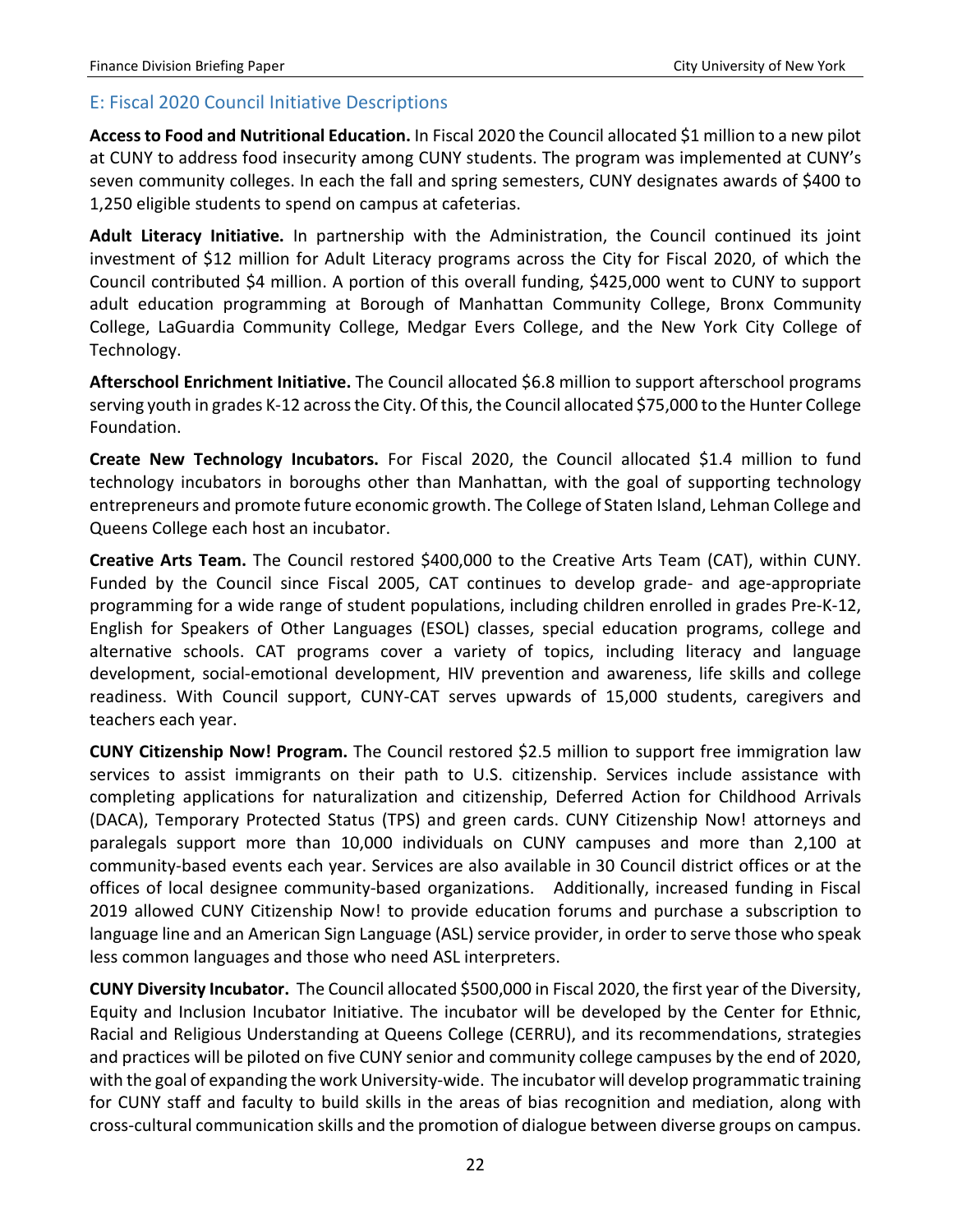**CUNY Research Institutes.** The Council restored a total of \$3.2 million to support research institutes housed on CUNY campuses in Fiscal 2020. El Centro, the Center for Puerto Rican Studies, was founded in 1973 at Hunter College and is dedicated to the study and interpretation of the Puerto Rican experience in the United States. The Council allocated \$1.1 million to el Centro in Fiscal 2020.

The Dominican Studies Institute (DSI), founded in 1992 and house within City College, focuses on the study of people of Dominican descent in the United State and internationally. DSI received an allocation of \$1 million from the Council in Fiscal 2020.

An additional \$250,000 allocation supports the New York City Food Policy Center at Hunter College. The Food Policy Center works to develop innovative, evidence-based solutions to preventing dietrelated disease and promoting food security across New York City. Council funding supports the development of research briefs for Council Members, monthly policy series and additional public events. The Council has supported the Food Policy Center since Fiscal 2013.

The Haitian Studies Institute at Medgar Evers College and the Jaime Lucero Mexican Studies Institute at Lehman College were both recipients of \$285,000 designations for Fiscal 2020 to foster research about and with these respective diasporas and their experiences in the United States.

Additionally, in Fiscal 2020, the LGBTQ Public History Project at LaGuardia Community College received \$250,000 in support to continue the work in preservation of LGBTQ+ archival history within the City of New York.

**Educational Programs for Students.** The Council allocated \$1 million in Fiscal 2020 to City College to support the STEM Institute for public school students. The STEM Institute offers courses in the physical sciences, mathematics, English, engineering, programming, entrepreneurship, and other enriching fields. The STEM Institute offers three programs, an after-school program during the academic year, a Saturday program focused on college level (non-STEM) coursework exposure/related activities, and a Summer Institute that offers college courses that are typically taken by STEM majors.

**Ending the Epidemic.** Starting in Fiscal 2019 the Council allocated \$50,000 to CUNY under the Ending the Epidemic Initiative. This initiative supports prevention, education, outreach, and support services that align with the Ending the Epidemic (ETE) framework. ETE is a statewide plan to decrease new HIV infections to 750 by the year 2020, strives to identify diagnosed and undiagnosed HIV-positive New Yorkers and connect them to healthcare and medication, including Pre-Exposure Prophylaxis (PrEP) and Post-Exposure Prophylaxis (PEP). In Fiscal 2020, CUNY received a \$10,000 enhancement making their total funding for Fiscal 2020 \$60,000.

**Immigrant Opportunity Initiative.** The Council allocated \$24,000 for CUNY under the Immigrant Opportunities Initiative. First funded in Fiscal 2002, this initiative assists immigrants in gaining access to critical information and resources, in addition to strengthening their participation in the democratic process. Specifically, this initiative provides funding for legal services for recent immigrants to assist with applications for citizenship or permanent residency, and various other immigration-related legal services.

**Joseph S. Murphy Institute for Worker Education.** For Fiscal 2020, the Council allocated \$1.2 million, a \$200,000 enhancement from Fiscal 2019, to the Joseph S. Murphy Institute for Worker Education and Labor Studies, housed within the School of Professional Studies. Council funding supports the LEAP-to-Teacher (LTT) program, offered in collaboration with DOE and the United Federation of Teachers (UFT). LTT serves paraprofessionals taking undergraduate and graduate courses at CUNY schools and offers support services that include tutoring sessions, academic and career advisement,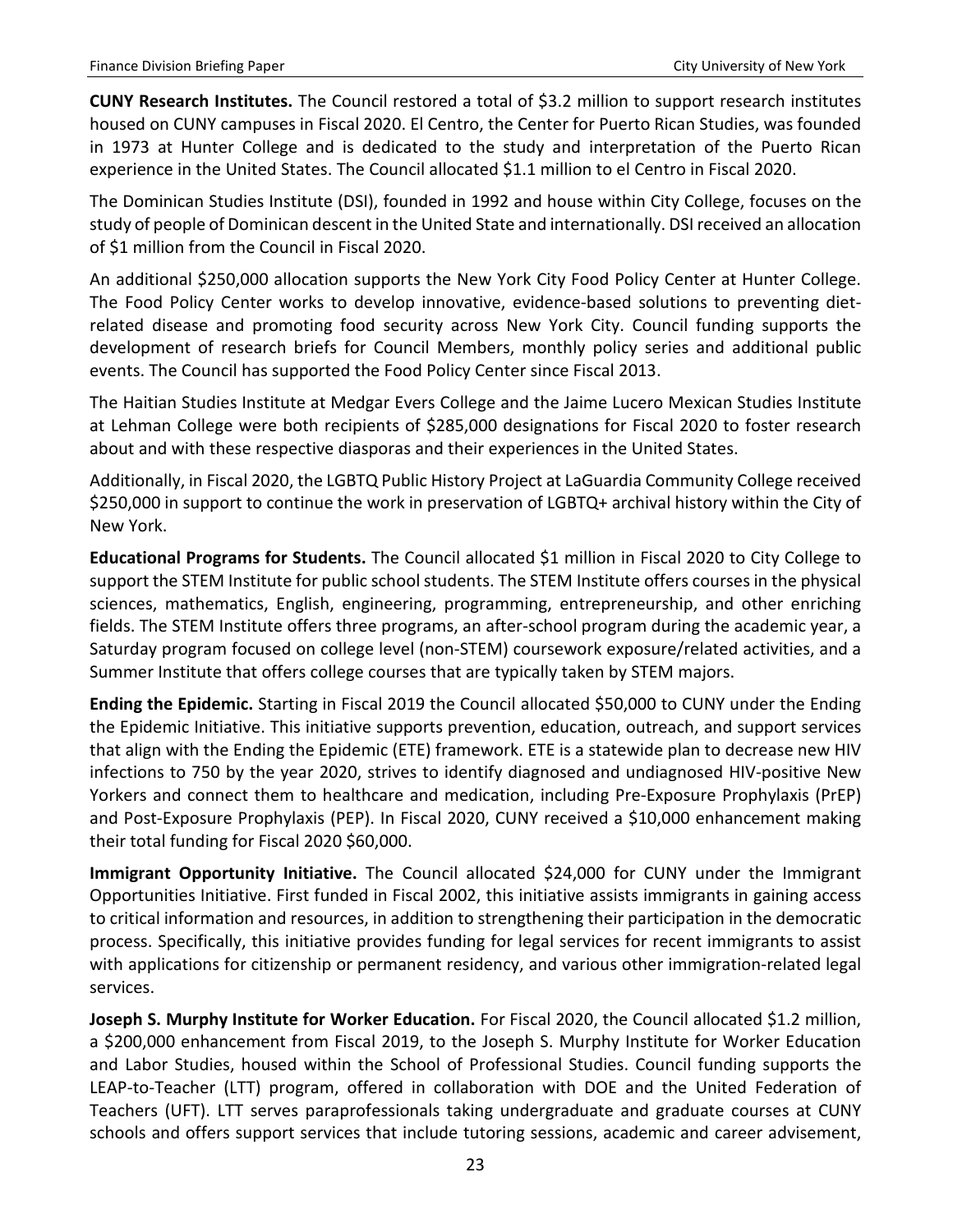professional development opportunities and test preparation. The Council has supported programming at the Murphy Institute since Fiscal 2006.

**LGBT Community Services.** The LGBT Network has established this ground-breaking partnership of LGBT community organizations working together to address the unique needs of LGBT people and families in the outer boroughs where resources are typically scarce and geographically spread out. Upon the hiring of Consortium Coordinators in LGBT organizations in each borough, LGBT Network will lead and coordinate this collaborative effort to improve the lives and health of LGBT people and eliminate LGBT health disparities, safety issues, and inequities by identifying outer borough service needs and gaps, advocate for increased access to LGBT-affirming services, and create a safety net of coordinated resources. In Fiscal 2019 and then restored in Fiscal 2020 Hunter College received \$50,000 to support this initiative.

**Veterans Community Development.** First funded in Fiscal 2015, the Veterans Community Development initiative supports a variety of programs for veterans and their families. Of the \$1.27 million for this initiative, \$250,000 is allocated to CUNY for the Project for Return and Opportunity Program, which aids veterans studying at CUNY in navigating GI benefits and facilitating their transition into student life. Another \$860,000 is allocated through DYCD to organizations that sponsor parades and other events, feed and house veterans, and offer other services related to health, education, employment and building a lasting community. Lastly, \$160,000 is allocated through DCLA to sponsor cultural performances and activities for veterans

**Worker Cooperative Business Development Initiative.** The Council allocated \$172,470 to CUNY under the \$3.6 million Worker Cooperative Business Development Initiative. The initiative supports the creation of jobs in worker cooperatives across the City by coordinating education and training resources and providing technical, legal and financial assistance to new coops. Main Street Legal Services at CUNY School of Law, as a legal services provider represents clients on multiple matters, including entity selection and formation, contract review, governance, intellectual property and taxation and compliance.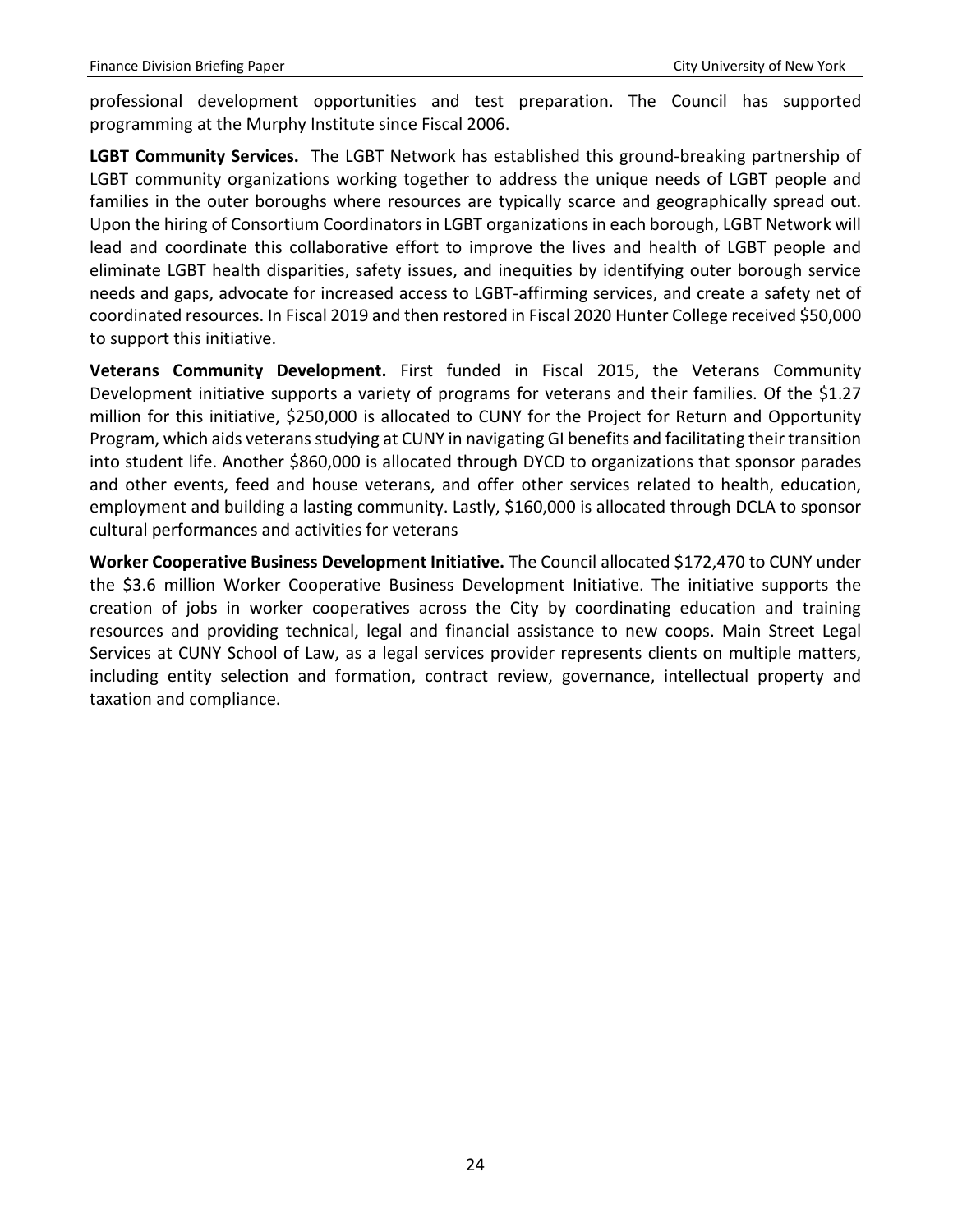# <span id="page-26-0"></span>F: Program Area Budget Details

#### <span id="page-26-1"></span>**Community Colleges Budget Detail**

| <b>Community Colleges</b>              |             |             |             |                         |             |              |
|----------------------------------------|-------------|-------------|-------------|-------------------------|-------------|--------------|
| <b>Dollars in Thousands</b>            |             |             |             |                         |             |              |
|                                        | 2018        | 2019        | 2020        | <b>Preliminary Plan</b> |             | *Difference  |
|                                        | Actual      | Actual      | Adopted     | 2020                    | 2021        | 2020-2021    |
| <b>Spending</b>                        |             |             |             |                         |             |              |
| <b>Personal Services</b>               |             |             |             |                         |             |              |
| Full-Time Salaried - Pedagogical       | \$372,245   | \$383,257   | \$357,507   | \$366,195               | \$402,659   | \$45,152     |
| <b>Full-Time Salaried - Civilian</b>   | 93,959      | 95,870      | 103,608     | 114,066                 | 107,949     | 4,341        |
| Overtime - Civilian                    | 7,965       | 7,716       | 1,755       | 3,573                   | 3,597       | 1,842        |
| <b>Additional Gross Pay</b>            | 315,308     | 330,070     | 345,043     | 370,234                 | 348,622     | 3,579        |
| <b>Subtotal</b>                        | \$789,477   | \$816,913   | \$807,913   | \$854,068               | \$862,827   | \$54,914     |
| <b>Other Than Personal Services</b>    |             |             |             |                         |             |              |
| <b>Supplies and Materials</b>          | \$15,820    | \$14,389    | \$99,550    | \$65,702                | \$61,274    | ( \$38, 276) |
| <b>Fixed and Miscellaneous Charges</b> | 43,509      | 45,166      | 43,459      | 38,340                  | 38,340      | (5, 119)     |
| Property and Equipment                 | 29,415      | 26,369      | 24,687      | 22,244                  | 24,538      | (149)        |
| <b>Other Services and Charges</b>      | 274,128     | 298,653     | 153,087     | 281,021                 | 156,011     | 2,924        |
| <b>Contractual Services</b>            | 26,260      | 28,786      | 23,440      | 31,351                  | 25,756      | 2,316        |
| <b>Subtotal</b>                        | \$389,132   | \$413,363   | \$344,223   | \$438,658               | \$305,919   | ( \$38, 304) |
| <b>TOTAL</b>                           | \$1,178,609 | \$1,230,276 | \$1,152,136 | \$1,292,726             | \$1,168,746 | \$16,610     |
| <b>Funding</b>                         |             |             |             |                         |             |              |
| <b>City Funds</b>                      |             |             | \$871,535   | \$904,427               | \$890,353   | \$18,818     |
| <b>Other Categorical</b>               |             |             | 14,795      | 14,795                  | 14,067      | (728)        |
| State                                  |             |             | 251,260     | 251,260                 | 251,260     | 0            |
| Federal - Community Development        |             |             | 0           | 155                     | 0           | 0            |
| Intra City                             |             |             | 14,546      | 122,089                 | 13,066      | (1,480)      |
| <b>TOTAL</b>                           | \$1,178,609 | \$1,230,276 | \$1,152,136 | \$1,292,726             | \$1,168,746 | \$16,610     |
| <b>Budgeted Headcount</b>              |             |             |             |                         |             |              |
| Full-Time Positions - Pedagogical      | 4,394       | 4,450       | 4,301       | 4,301                   | 4,301       | $\Omega$     |
| Full-Time Positions - Non-Ped.         | 1,855       | 1,810       | 1,865       | 1,865                   | 1,865       | 0            |
| <b>TOTAL</b>                           | 6,249       | 6,260       | 6,166       | 6,166                   | 6,166       | $\mathbf 0$  |

<span id="page-26-2"></span>*\*The difference of Fiscal 2020 Adopted Budget compared to Fiscal 2021 Preliminary Budget.*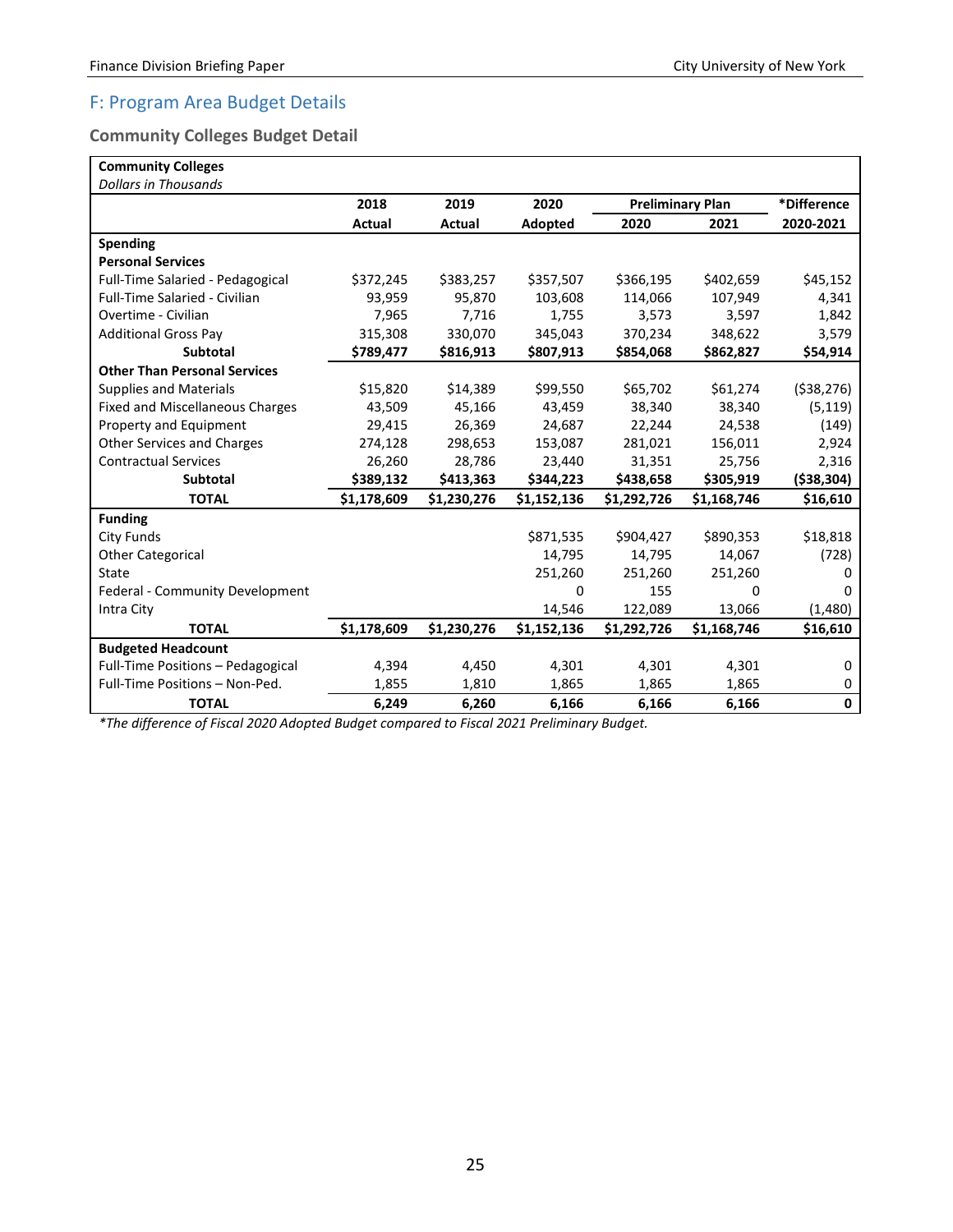$\mathbf l$ 

#### Hunter College Campus Schools Budget Detail

# **Hunter Campus Schools**

| <b>Dollars in Thousands</b>              |               |               |          |                         |          |              |
|------------------------------------------|---------------|---------------|----------|-------------------------|----------|--------------|
|                                          | 2018          | 2019          | 2020     | <b>Preliminary Plan</b> |          | *Difference  |
|                                          | <b>Actual</b> | <b>Actual</b> | Adopted  | 2020<br>2021            |          | 2020-2021    |
| Spending                                 |               |               |          |                         |          |              |
| <b>Personal Services</b>                 |               |               |          |                         |          |              |
| Full-Time Salaried - Pedagogical         | \$12,093      | \$12,255      | \$9,806  | \$10,952                | \$11,269 | \$1,463      |
| <b>Full-Time Salaried - Civilian</b>     | 1,236         | 1,334         | 1,491    | 1,491                   | 1,491    | 0            |
| Overtime - Civilian                      | 24            | 54            | 50       | 50                      | 50       | 0            |
| <b>Additional Gross Pay</b>              | 6,142         | 7,077         | 5,467    | 5,328                   | 5,328    | (139)        |
| <b>Subtotal</b>                          | \$19,495      | \$20,720      | \$16,814 | \$17,821                | \$18,138 | \$1,324      |
| <b>Other Than Personal Services</b>      |               |               |          |                         |          |              |
| <b>Supplies and Materials</b>            | \$320         | \$297         | \$540    | \$540                   | \$540    | \$0          |
| Property and Equipment                   | 69            | 26            | 64       | 64                      | 64       | 0            |
| <b>Other Services and Charges</b>        | 516           | 509           | 472      | 472                     | 472      | 0            |
| <b>Contractual Services</b>              | 123           | 267           | 287      | 287                     | 287      | $\Omega$     |
| <b>Subtotal</b>                          | \$1,028       | \$1,099       | \$1,363  | \$1,363                 | \$1,363  | \$0          |
| <b>TOTAL</b>                             | \$20,523      | \$21,819      | \$18,177 | \$19,184                | \$19,501 | \$1,324      |
| <b>Funding</b>                           |               |               |          |                         |          |              |
| City Funds                               |               |               | \$16,367 | \$17,374                | \$17,691 | \$1,324      |
| <b>Other Categorical</b>                 |               |               | 10       | 10                      | 10       | $\mathbf{0}$ |
| State                                    |               |               | 1,800    | 1,800                   | 1,800    | 0            |
| <b>TOTAL</b>                             | \$20,523      | \$21,819      | \$18,177 | \$19,184                | \$19,501 | \$1,324      |
| <b>Budgeted Headcount</b>                |               |               |          |                         |          |              |
| <b>Full-Time Positions - Pedagogical</b> | 155           | 149           | 140      | 140                     | 140      | $\mathbf{0}$ |
| <b>Full-Time Positions - Civilian</b>    | 25            | 24            | 81       | 81                      | 81       | 0            |
| <b>TOTAL</b>                             | 180           | 173           | 221      | 221                     | 221      | 0            |

*\*The difference of Fiscal 2020 Adopted Budget compared to Fiscal 2021 Preliminary Budget.*

#### <span id="page-27-0"></span>Senior Colleges Budget Detail

| <b>Senior Colleges</b>                 |               |          |          |                         |          |             |
|----------------------------------------|---------------|----------|----------|-------------------------|----------|-------------|
| Dollars in Thousands                   |               |          |          |                         |          |             |
|                                        | 2017          | 2018     | 2019     | <b>Preliminary Plan</b> |          | *Difference |
|                                        | <b>Actual</b> | Actual   | Adopted  | 2020                    | 2021     | 2020-2021   |
| Spending                               |               |          |          |                         |          |             |
| <b>Other Than Personal Services</b>    |               |          |          |                         |          |             |
| <b>Fixed and Miscellaneous Charges</b> | \$35,000      | \$35,000 | \$35,000 | \$35,000                | \$35,000 | \$0         |
| <b>TOTAL</b>                           | \$35,000      | \$35,000 | \$35,000 | \$35,000                | \$35,000 | \$0         |
| <b>Funding</b>                         |               |          |          |                         |          |             |
| State                                  | \$35,000      | \$35,000 | \$35,000 | \$35,000                | \$35,000 | \$0         |
| <b>TOTAL</b>                           | \$35,000      | \$35,000 | \$35,000 | \$35,000                | \$35,000 | \$0         |

*\*The difference of Fiscal 2020 Adopted Budget compared to Fiscal 2021 Preliminary Budget.*